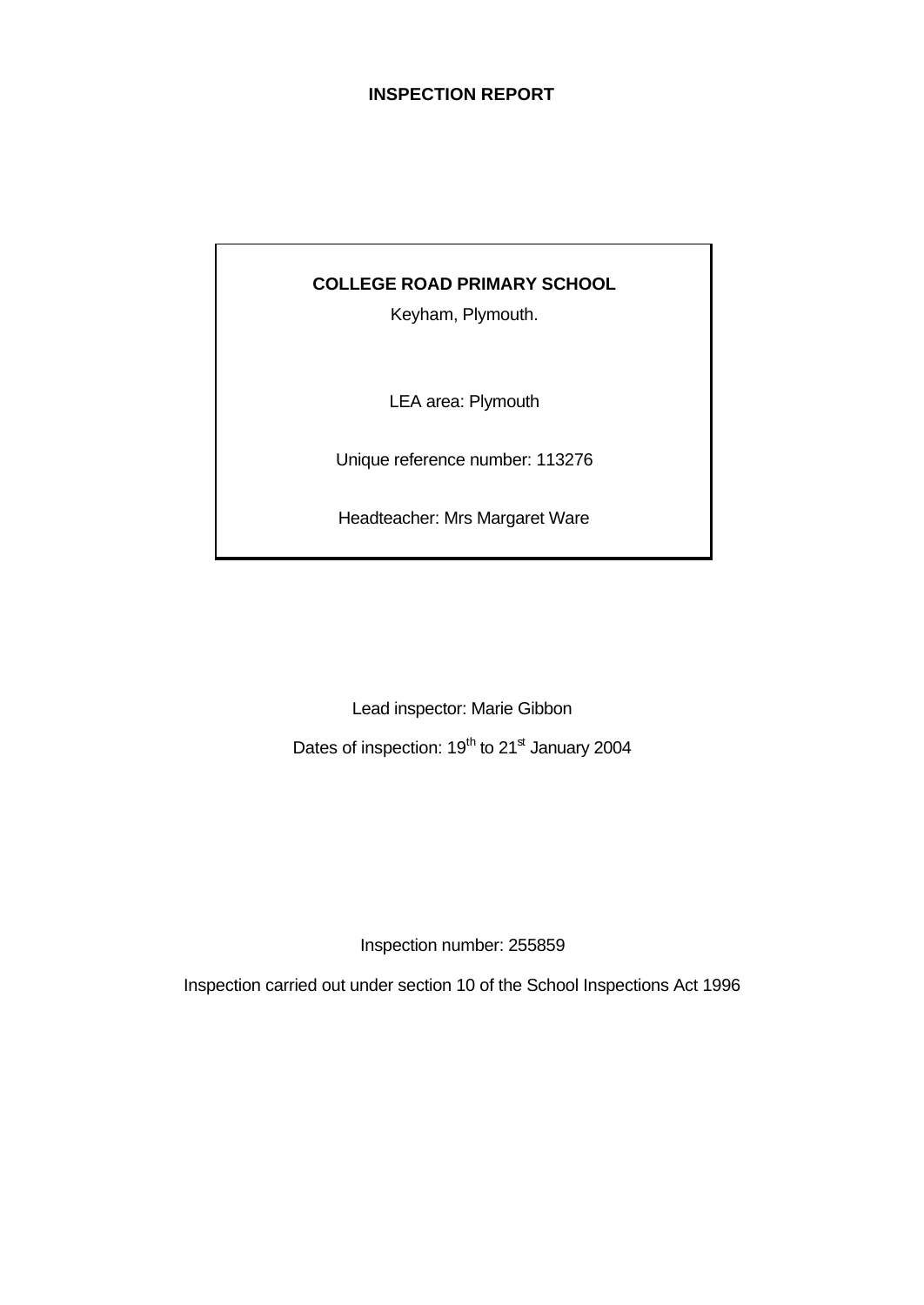# **INFORMATION ABOUT THE SCHOOL**

| Type of school:              | Primary                                               |
|------------------------------|-------------------------------------------------------|
| School category:             | Community                                             |
| Age range of pupils:         | 5-11                                                  |
| Gender of pupils:            | <b>Mixed</b>                                          |
| Number on roll:              | 205                                                   |
| School address:<br>Postcode: | College Rd.<br>Keyham<br>Plymouth<br>Devon<br>PL2 1NS |
| Telephone number:            | 01752 567660                                          |
| Fax number:                  | 01752 605236                                          |
| Appropriate authority:       | Governing Body, College Road Primary School           |
| Name of chair of governors:  | Mr James Warwick                                      |
| Date of previous inspection: | 1 <sup>st</sup> -4 <sup>th</sup> February 1999        |

# **CHARACTERISTICS OF THE SCHOOL**

College Road Primary School is situated in an inner city residential area in Plymouth. Local comparisons indicate that the area is one of the most disadvantaged areas in the city. There is an above average level of mobility in the school, which reflects the general movement out of the area as families grow. There are fewer pupils on roll than at the time of the previous inspection which reflects a trend experienced in the area as a whole. The percentage of pupils with special educational needs (SEN) is well above average. Most of the 64 pupils on the school's register of SEN have literacy and communication difficulties or social and emotional difficulties. Attainment on entry to the school is well below that seen in most schools. A significant proportion of pupils start the school with weaker language and communication skills than other aspects of their learning. Approximately seven per cent of pupils are from minority ethnic backgrounds. Two pupils receive additional support to help them learn the English language. The school has a small number of refugees and asylum seekers. The turnover of pupils is much higher than seen in most schools but in most years this does not have a significant impact on the standards pupils achieve. The school received an Achievement Award from the Department of Education and Skills in 2000 and the Investors in People Award in 2003. The school supports and organises the Family Learning Programme.

(In this report the **Foundation Stage** refers to the **Reception** year, **Key Stage 1** refers to Years 1 and 2, and **Key Stage 2** refers to **Years 3 to 6.)**

## © Crown copyright 2004

This report may be reproduced in whole or in part for non-commercial educational purposes, provided that all extracts quoted are reproduced verbatim without adaptation and on condition that the source and date thereof are stated.

Further copies of this report are obtainable from the school. Under the School Inspections Act 1996, the school must provide a copy of this report and/or its summary free of charge to certain categories of people. A charge not exceeding the full cost of reproduction may be made for any other copies supplied.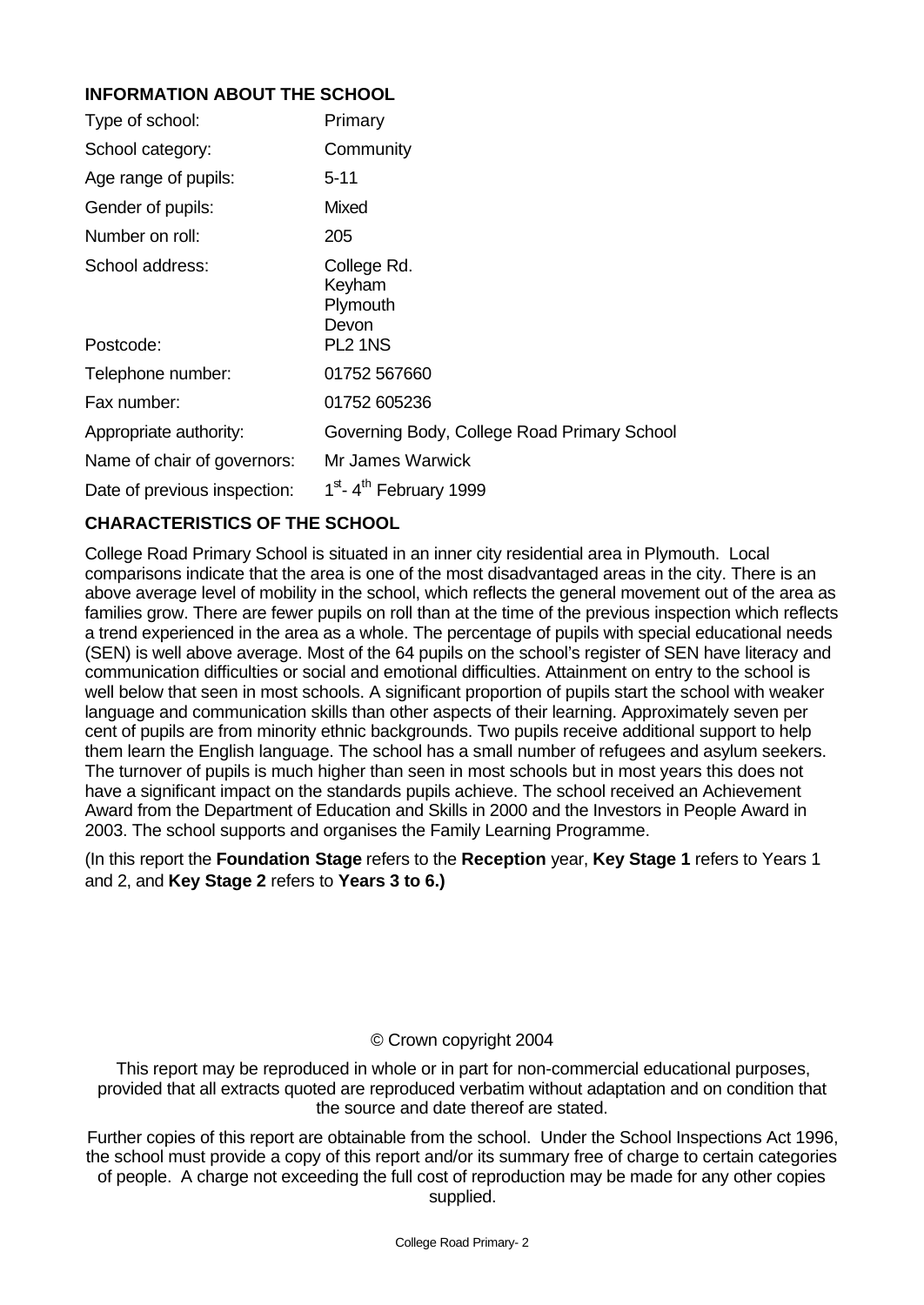# **INFORMATION ABOUT THE INSPECTION TEAM**

| Members of the inspection team |                      |                | <b>Subject responsibilities</b>                                                                                                                                           |
|--------------------------------|----------------------|----------------|---------------------------------------------------------------------------------------------------------------------------------------------------------------------------|
| 23434                          | Marie Gibbon         | Lead inspector | English, art, music, religious<br>education, English as an additional<br>language.                                                                                        |
| 9588                           | <b>Tony West</b>     | Lay inspector  |                                                                                                                                                                           |
| 15917                          | <b>Bob Cross</b>     | Team inspector | Science, information and<br>communication technology design<br>and technology, personal, social<br>and health education and<br>citizenship, special educational<br>needs. |
| 10808                          | <b>Allan Britton</b> | Team inspector | Mathematics, the Foundation<br>Stage, history, geography, physical<br>education.                                                                                          |

The inspection contractor was:

Phoenix Educational Consultants **Thule** 60, Joy Lane **Whitstable** Kent CT5 4LT

Any concerns or complaints about the inspection or the report should be made initially to the inspection contractor. The procedures are set out in the leaflet *'Complaining about Ofsted Inspections'*, which is available from Ofsted Publications Centre (telephone 07002 637833) or Ofsted's website (www.oftsed.gov.uk).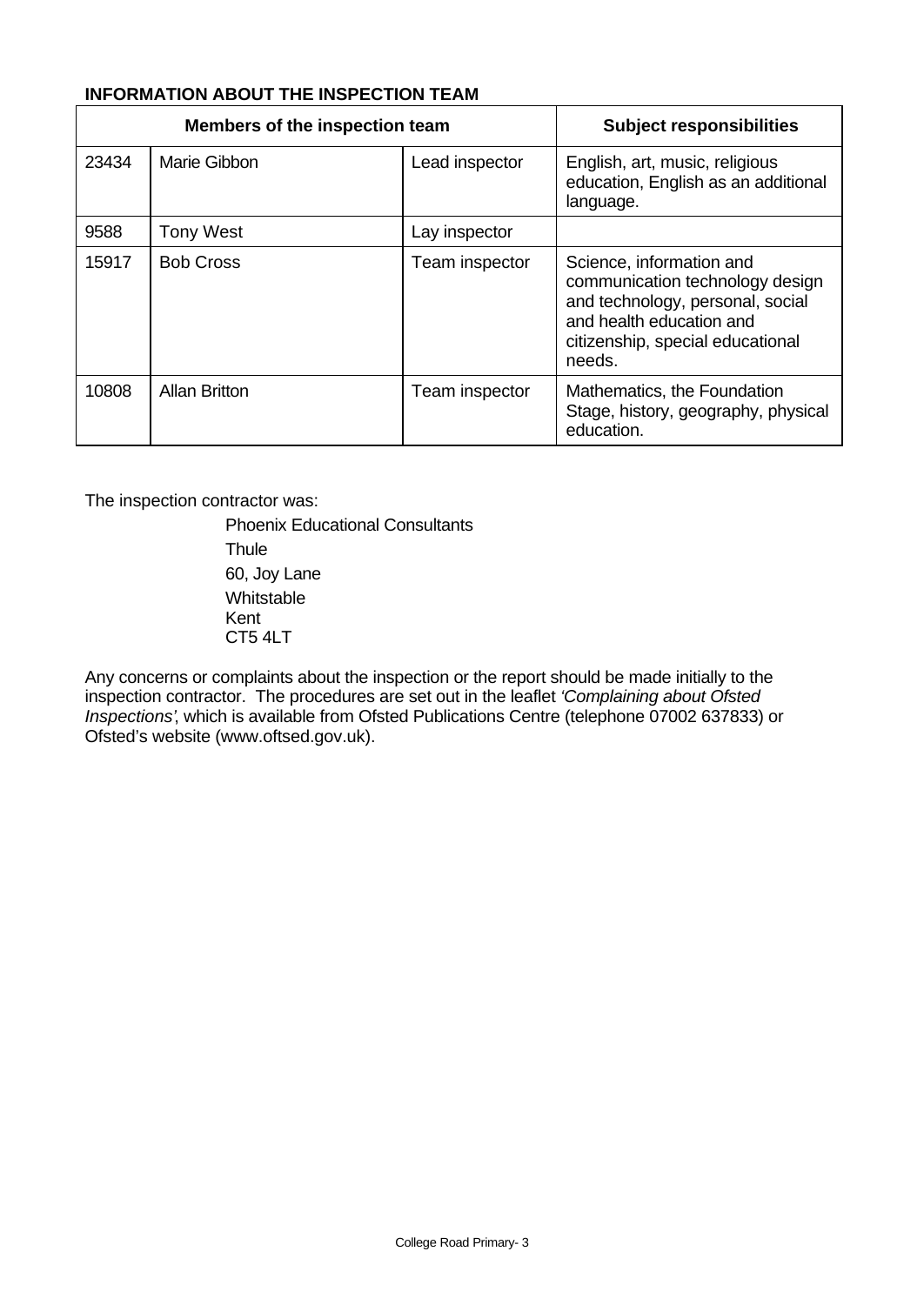# **REPORT CONTENTS**

|                                                                                                                                                                        | Page           |
|------------------------------------------------------------------------------------------------------------------------------------------------------------------------|----------------|
| <b>PART A: SUMMARY OF THE REPORT</b>                                                                                                                                   | 5              |
| <b>PART B: COMMENTARY ON THE MAIN INSPECTION FINDINGS</b>                                                                                                              |                |
| <b>STANDARDS ACHIEVED BY PUPILS</b>                                                                                                                                    | $\overline{7}$ |
| Standards achieved in areas of learning, subjects and courses                                                                                                          |                |
| Pupils' attitudes, values and other personal qualities                                                                                                                 |                |
| <b>QUALITY OF EDUCATION PROVIDED BY THE SCHOOL</b>                                                                                                                     | 10             |
| Teaching and learning<br>The curriculum<br>Care, guidance and support<br>Partnership with parents, other schools and the community<br><b>LEADERSHIP AND MANAGEMENT</b> | 15             |
|                                                                                                                                                                        |                |
| PART C: THE QUALITY OF EDUCATION IN AREAS OF LEARNING,<br><b>SUBJECTS AND COURSES</b>                                                                                  | 18             |
| AREAS OF LEARNING IN THE FOUNDATION STAGE                                                                                                                              |                |
| <b>SUBJECTS IN KEY STAGES 1 and 2</b>                                                                                                                                  |                |
|                                                                                                                                                                        |                |
| <b>PART D: SUMMARY OF THE MAIN INSPECTION JUDGEMENTS</b>                                                                                                               | 32             |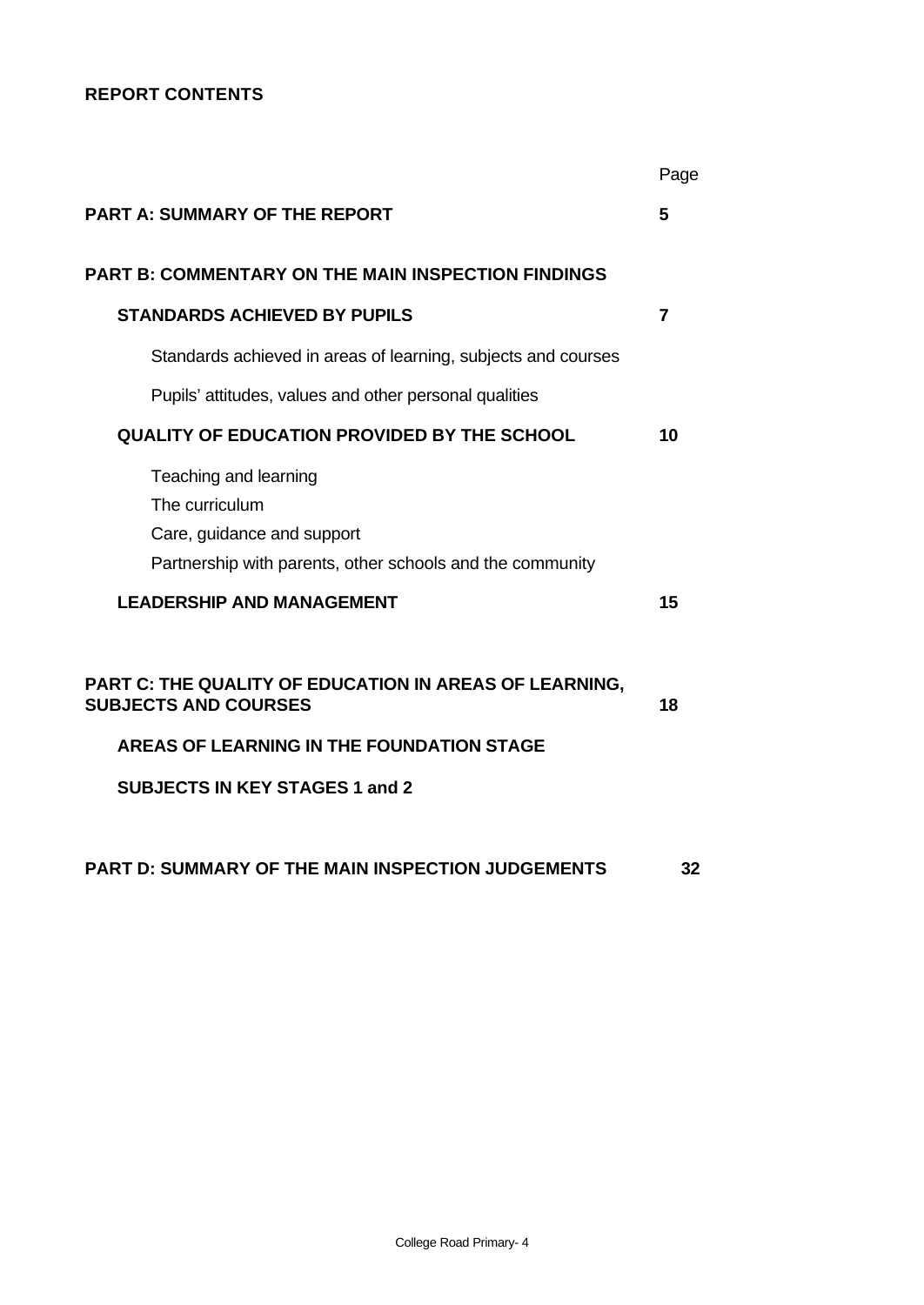# **PART A: SUMMARY OF THE REPORT**

## **OVERALL EVALUATION**

**This is a satisfactory school with a number of good features**. It provides sound value for money. Pupils achieve satisfactorily. Attainment on entry to the school is well below average. By Year 2 and by Year 6 standards are well below average. The quality of teaching is satisfactory across the school. Leadership and management are satisfactory overall and are helping pupils to achieve appropriately. The headteacher's clear emphasis on the school as a community and valuing all individuals have led to good attitudes in the pupils and a strong ethos in the school.

The school's main strengths and weaknesses are:

- Standards reached by more able pupils in English, mathematics and science are not high enough.
- There are weaknesses in the use of assessment information, curricular planning and teachers' expectations.
- The monitoring of teaching and learning is not sufficiently rigorous.
- Pupils with special educational needs (SEN) and some lower attaining pupils achieve well because they receive good support from teachers and teaching assistants.
- Good provision for pupils' personal and social development is reflected in their positive attitudes and good behaviour. The rate of attendance is below the national average.
- The curriculum provided by the school is unsatisfactory as, although statutory requirements are met in most subjects, they are not fully met in a limited number of aspects.
- Curricular provision is well enhanced by a good range of visits and visitors.
- Good links with parents and very good links with partner schools support pupils' learning well.
- There are good systems for assessing pupils' learning across the school. They are too new to have had an impact on the standards that pupils achieve.

There has been a satisfactory improvement since the school was inspected in 1999. Although standards have fallen, pupils' attainment on entry to the school has also fallen and achievement remains satisfactory. The quality of teaching has improved and is now satisfactory in the Foundation Stage and in Years 1 and 2. Teachers' planning has improved and they now manage pupils well across the school and this ensures good attention in class and good behaviour. The school has addressed some issues relating to the management of curriculum subjects and the professional development of teachers well. However, there remains insufficient emphasis on raising standards, especially for the more able pupils.

| <u> 9   ANDAN DU AVI IIL 1 LD</u>                 |             |                 |      |      |
|---------------------------------------------------|-------------|-----------------|------|------|
| <b>Results in National</b><br>Curriculum tests at | all schools | Similar schools |      |      |
| the end of Year 6,<br>compared with:              | 2001        | 2002            | 2003 | 2003 |
| English                                           | в           |                 |      |      |
| Mathematics                                       |             |                 |      |      |
| Science                                           |             |                 |      |      |

# **STANDARDS ACHIEVED**

Key: A\* very high; A well above average; B-above average; C- average; D-below average; E-well below average. Similar schools are those, whose pupils attained similarly at the end of Year 2.

**Achievement is satisfactory across the school.** Children enter the school with well below average standards in all aspects of their learning. A few pupils reach the expected goals by the end of the year, particularly in personal and social development but most of them attain well below average standards. In Year 2, standards are well below average in speaking and listening, reading, writing and mathematics. In Year 6, standards are well below average in English, mathematics and science. Standards in both Year 2 and Year 6 are below average in information and communication technology (ICT). There are weaknesses in pupils' investigative skills and in using and applying their mathematical knowledge, which the school has already identified. Very few pupils attain above average standards in these subjects. At the end of both Year 2 and Year 6, standards are above average in physical education (PE) because of good specialist teaching. Standards are average in art and design, music and history. In these subjects, there have been improvements in planning and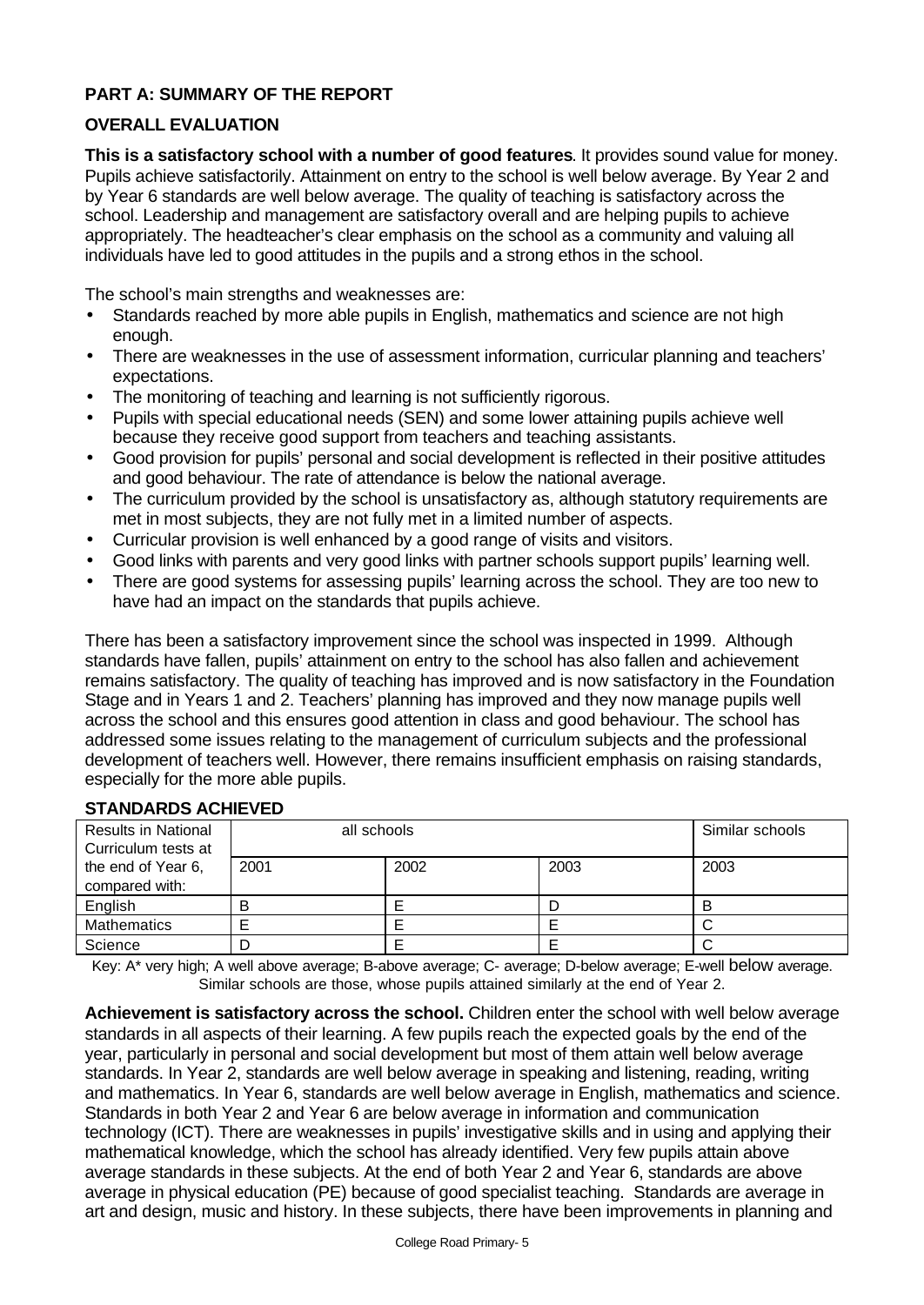curriculum development. In other subjects, there was insufficient evidence to make reliable judgements. The few pupils who speak English as an additional language (EAL) benefit from the supportive environment of the school and achieve satisfactorily.

**Pupils' personal qualities, including their spiritual, moral, social and cultural development are good.** Pupils' attitudes and behaviour are very good and this ensures they have a positive approach to their learning. Attendance is below that expected nationally. Pupils' spiritual, moral, social and cultural development is good and contributes well to the strong ethos of the school.

## **QUALITY OF EDUCATION**

**The quality of education provided by the school is satisfactory. The quality of teaching is satisfactory across all areas of the school.** The strongest features are: the provision for pupils' personal and social development, the provision for pupils with SEN, the enrichment of the curriculum through visits and visitors, and the school's links with parents, partner schools and the community. The main area for improvement is the provision for more able pupils to ensure they are fully challenged and to raise their level of achievement. Where teaching is best, teachers make good use of information from assessment and plan work, which is carefully matched to pupils' needs. They have high expectations and resources are used well. In lessons where teaching is not as rigorous, more able pupils are not sufficiently extended, planning is less focused and the pace of the lesson is too slow, which limits what pupils can achieve. Very good relationships in the school help pupils to feel happy and secure and this develops their confidence and involvement in lessons well. The school works well in partnerships with parents, partner schools and the community to enhance pupils' learning.

## **LEADERSHIP AND MANAGEMENT**

**Overall, the leadership and management of the school are satisfactory.** Good features of the leadership of the headteacher are her clear vision for the values on which the school community is based and the strong ethos of the school, which gives value and respect for all individuals. All teachers contribute well to the good organisation and day to day running of the school. Governors are well involved in the work of the school and have a sound understanding of what the school needs to do to improve. However, there is insufficient emphasis in the school's development planning and in the management of subjects, on the raising of standards and pupils' achievement and the improvement of teaching. Statutory requirements are not fully met in ICT and physical development.

# **PARENTS' AND PUPILS' VIEWS OF THE SCHOOL**

A high number of parents are happy with the school, the leadership and management and the way their children are cared for. Pupils are also happy at school. They feel they are learning well, are given help when they need it but are not always sure of how to improve their work. They feel well cared for and they can go to any adult for help if they are worried.

## **IMPROVEMENTS NEEDED**

The most important things the school should do to improve are:

- Raise standards in English, mathematics, science and ICT.
- Improve the quality of teaching to raise expectations of what more able pupils can achieve.
- Improve the use of assessment information to quide teachers' planning.
- Make management more effective in supporting and developing teaching and learning.
- Improve attendance.

and, to meet statutory requirements: Ensure that pupils experience all the required areas of ICT and physical development.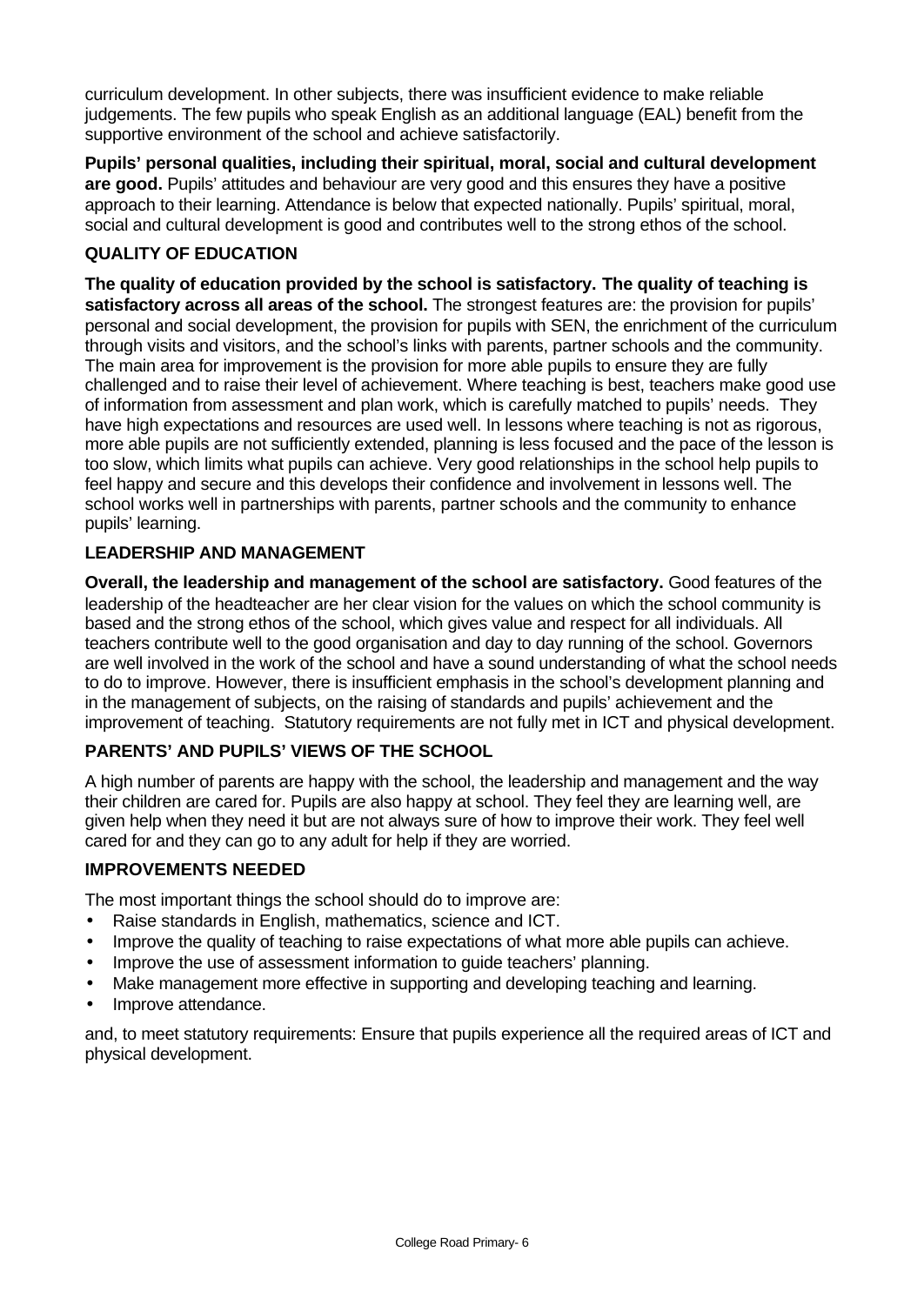## **PART B: COMMENTARY ON THE INSPECTION FINDINGS**

## **STANDARDS ACHIEVED BY PUPILS**

#### **Standards achieved in areas of learning, subjects and courses**

Overall pupils' achievement is satisfactory. Attainment on entry to the school is well below average, particularly in communication, language and literacy. Children achieve satisfactorily in the Foundation Stage. Most do not achieve the goals that are set for the end of the Reception year because of their well below average starting point. Achievement is satisfactory in Years 1 to 6. Pupils reach standards, which are well below average in Year 2 and Year 6. Standards are above average in dance and swimming and pupils achieve well.

#### **Main strengths and weaknesses**

- **·** Standards achieved by more able pupils across the school in English, mathematics, science and ICT are not high enough.
- Pupils with SEN achieve well because they receive good support and teaching.
- Children in the Foundation Stage achieve well in their personal and social development because teaching in these areas is good and children respond well to the supportive and caring ethos of the school.
- Pupils reach above average standards in dance and swimming throughout the school because good use is made of the specialist skills of staff.

## **Commentary**

1. In 2003 the performance of pupils in Year 2 in the national tests was lower than in the previous two years. This reflects the adverse impact of well above average mobility in that year group and a higher than usual proportion of pupils with SEN. Overall, the trend in test results for Year 2 is below the national trend and this is mainly due to the small number of pupils who achieve the higher grades. In reading, writing and science, no pupils achieved the higher grades and a well below average proportion did so in mathematics. In 2003, girls' results were significantly better than boys in reading and writing but there were no significant differences in mathematics. The school has identified the need for further support for the high number of boys on the SEN register in this year group and is using strategies, such as paired reading with older pupils, to stimulate and motivate these pupils. Since the previous inspection, differences have been less marked and, in some years, boys' results have exceeded girls. Although the school has relatively few pupils of above average ability, the inspection's evidence indicates that, in some lessons in Year 2, higher attaining pupils are not always well challenged and extended.

2. Standards in the national tests in 2003 in Year 6, while remaining well below average, are an improvement on the test results of the previous year. The trend in test results for Year 6 is in line with the national trend. National analyses of test results indicate that these pupils achieved well between their tests in Year 2 and those in Year 6. However, the proportion of pupils achieving the higher levels in English was low, in science was well below average and, in mathematics, was below average. This reflects the inspection finding that expectations of the standards that more able older pupils can achieve are not consistently high enough.

3. The proportion of pupils achieving average grades in English was higher than in science and mathematics and enabled the school to meet its targets. The school's targets in mathematics were not met. The school attributes the improved proportion of average grades in English to pupils' better performance in reading. This improvement is the result of an effective review of reading records and improved literacy resources. This supports the inspection finding that relatively higher standards are achieved in reading in Year 6 than in writing and speaking and listening. In the national test for 2003, girls did slightly less well than boys when compared with their national counterparts. However, over a five year period, there were no significant differences between the attainment of boys and girls. While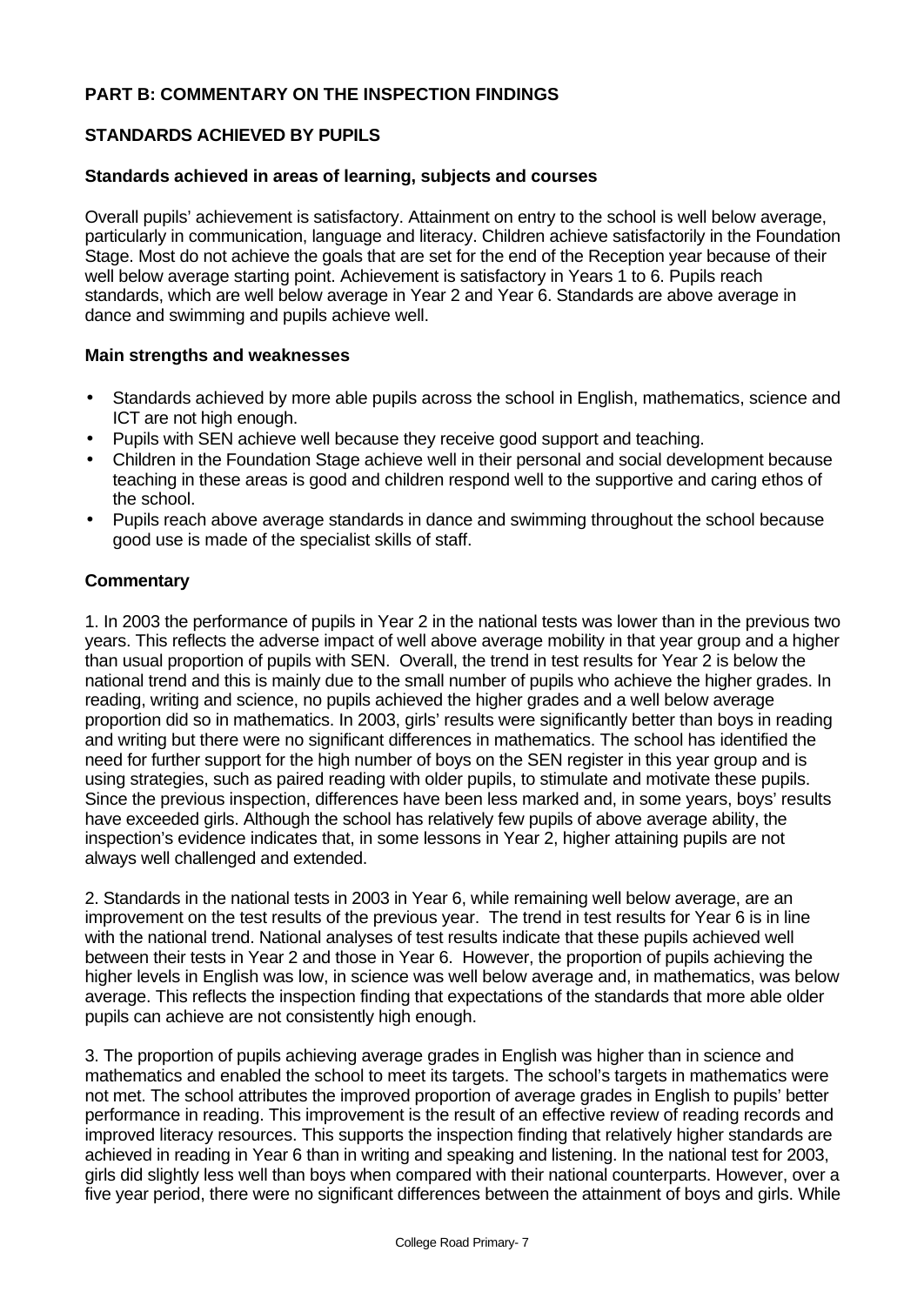there are a greater number of boys on the SEN register, there were no significant differences observed in the standards attained by boys and girls.

| Standards in: | School results | National results |  |  |  |  |  |
|---------------|----------------|------------------|--|--|--|--|--|
| Reading       | 12.5(13.4)     | 15.7 (15.8)      |  |  |  |  |  |
| Writing       | 11.7(13.5)     | 14.6 (14.4)      |  |  |  |  |  |
| Mathematics   | 14.1(14.4)     | 16.3(16.5)       |  |  |  |  |  |

## **Standards in national tests at the end of Year 2- average point scores in 2003**

#### **Standards in the national tests at the end of Year 6-average point scores in 2003**

| Standards in: | School results | National results |
|---------------|----------------|------------------|
| English       | 25.6(24.4)     | 26.8(27.0)       |
| Mathematics   | 25.1(24.7)     | 26.8(26.7)       |
| Science       | 27.5 (26.1)    | 28.6 (28.3)      |

There were 39 pupils in the year group. Figures in brackets are for the previous year

4. Inspection evidence and the school's assessments indicate that the pupils currently in Year 2 and Year 6 are on course to reach well below average standards in English, mathematics and science. Speaking and listening skills are well below average across the school. These skills are not systematically developed and the pupils' limited vocabulary restricts their progress in some curriculum subjects. Standards in reading in Year 6 are below average. Standards in investigative work in science in Year 6 are not high enough. In Year 2 and Year 6, standards are below average in ICT. Standards are average in history, art and design and music. Standards in PE are above average. Pupils' literacy and numeracy skills are well below average and their ICT skills are below average. ICT skills are not used well enough in other subjects of the curriculum but provision for ICT is improving rapidly. Overall, pupils achieve satisfactorily. Teachers and the specialist support of trained teaching assistants ensure that the work for pupils who have EAL matches their capabilities and takes appropriate account of their stage of development.

5. Improvement in standards since the last inspection has been generally satisfactory. While standards seen in English, mathematics and science have fallen since the last inspection the level of pupils' attainment on entry to the school has also fallen. Pupils' achievement generally has remained satisfactory. Standards have improved in art and design and aspects of PE and music. This is the result of developments in curriculum planning which ensure that pupils now have experience of the full range of skills. In Years 1 to 6, pupils with SEN, including those with statements of SEN, achieve well compared with their earlier attainments. This is because work is almost always well matched to their needs. In those cases where they do the same work as their classmates, they receive effective support from teachers and teaching assistants. As a result, the SEN of significant numbers of these pupils are fully addressed and they do as well as the rest of the pupils in their class.

6. Children enter the school with well below average skills in all their areas of learning. A significant number of children start school with specific difficulties in language and communication and this inhibits their learning in other areas of their curriculum. The school places a strong emphasis on pupils' personal and social development and, as a result, children achieve well in this area and meet the Early Learning Goals set for the end of the Reception year. Whilst children achieve well in some aspects of their physical development, they are not able to experience all required areas due to lack of appropriate equipment. In communication language and literacy and mathematical development, children achieve satisfactorily although attainment in these areas remains well below average by the end of the year.

## **Pupils' attitudes, values and other personal qualities**

Pupils' attitudes and behaviour are good. In Year 6 pupils' attitudes are very good. Their attendance is unsatisfactory. Pupils' spiritual, moral, social and cultural development is good.

## **Main strengths and weaknesses**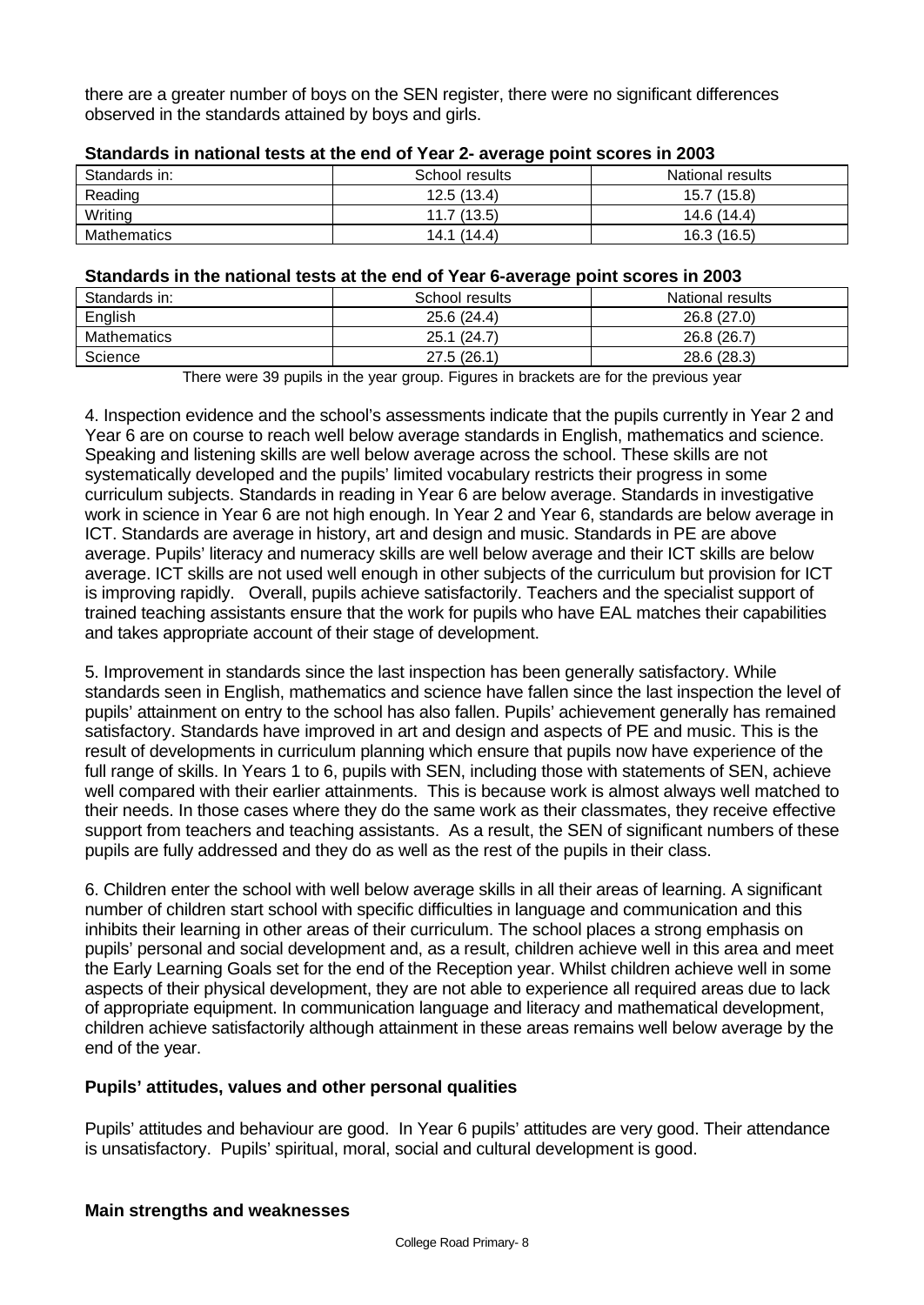- Pupils' attendance is below the national median but has steadily risen over the past three years. Unauthorised absence is higher than the national average.
- Pupils show interest in learning and behave well in lessons and around the school.
- Pupils with SEN have positive attitudes to their work.
- Relationships between pupils and between pupils and adults are very good. There is a high degree of racial harmony.
- Pupils have a good awareness of right and wrong and show respect for others' feelings and beliefs.
- Pupils' appreciation of cultural diversity is good.

## **Commentary**

7. Attendance is unsatisfactory as it is just below the national median with unauthorised absences just higher than the national figure. Staff monitor attendance and receive support from the education welfare service by visiting families when requested. Although not all unreported absences result in calls home, the school does follow absences up. Parents do not always ensure that their children attend school or obtain authority for their absences. The majority of authorised absences were for medical reasons or for additional family holidays. Most children arrive at school punctually. There was one fixed period exclusion of a boy last year.

#### *Attendance in the latest complete reporting year (%)*

| Authorised absence |     |  | Unauthorised absence |     |
|--------------------|-----|--|----------------------|-----|
| School data        | 5.4 |  | School data          | 0.5 |
| National data      | 5.4 |  | National data        | 0.4 |

*The table gives the percentage of half days (sessions) missed through absence for the latest complete reporting year.*

#### *Ethnic background of pupils Exclusions in the last school year*

| Categories used in the Annual School Census | No of<br>pupils on<br>roll | Number of<br>fixed<br>period<br>exclusions | Numb<br>perma<br>exclus |
|---------------------------------------------|----------------------------|--------------------------------------------|-------------------------|
| White - British                             | 176                        |                                            |                         |
| White - any other White background          | 3                          |                                            |                         |
| Mixed - White and Black Caribbean           | 0                          |                                            |                         |
| Mixed – White and Black African             | 0                          |                                            |                         |
| Mixed - any other mixed background          | 2                          |                                            |                         |
| Black or Black British - African            | 6                          |                                            |                         |
| No ethnic group recorded                    | 2                          |                                            |                         |

| No of<br>pupils on<br>roll | Number of<br>fixed<br>period<br>exclusions | Number of<br>permanent<br>exclusions |
|----------------------------|--------------------------------------------|--------------------------------------|
| 176                        |                                            |                                      |
| 3                          |                                            | 0                                    |
| ∩                          |                                            | O                                    |
|                            |                                            | n                                    |
| $\overline{2}$             |                                            |                                      |
| 6                          |                                            |                                      |
| 2                          |                                            |                                      |

*The table gives the number of exclusions, which may be different from the number of pupils excluded.*

8. Pupils show interest and curiosity in lessons and most concentrate well on their work. Behaviour is good in lessons, around the school and on the playground. Pupils are aware of the school and class rules and fully understand the difference between right and wrong. Their moral development is good. At the pre-inspection parents' meeting, parents confirmed that they thought behaviour was good and that there was no bullying at the school, although a small percentage in their questionnaires had some concerns. Pupils from different ethnic backgrounds mix together well.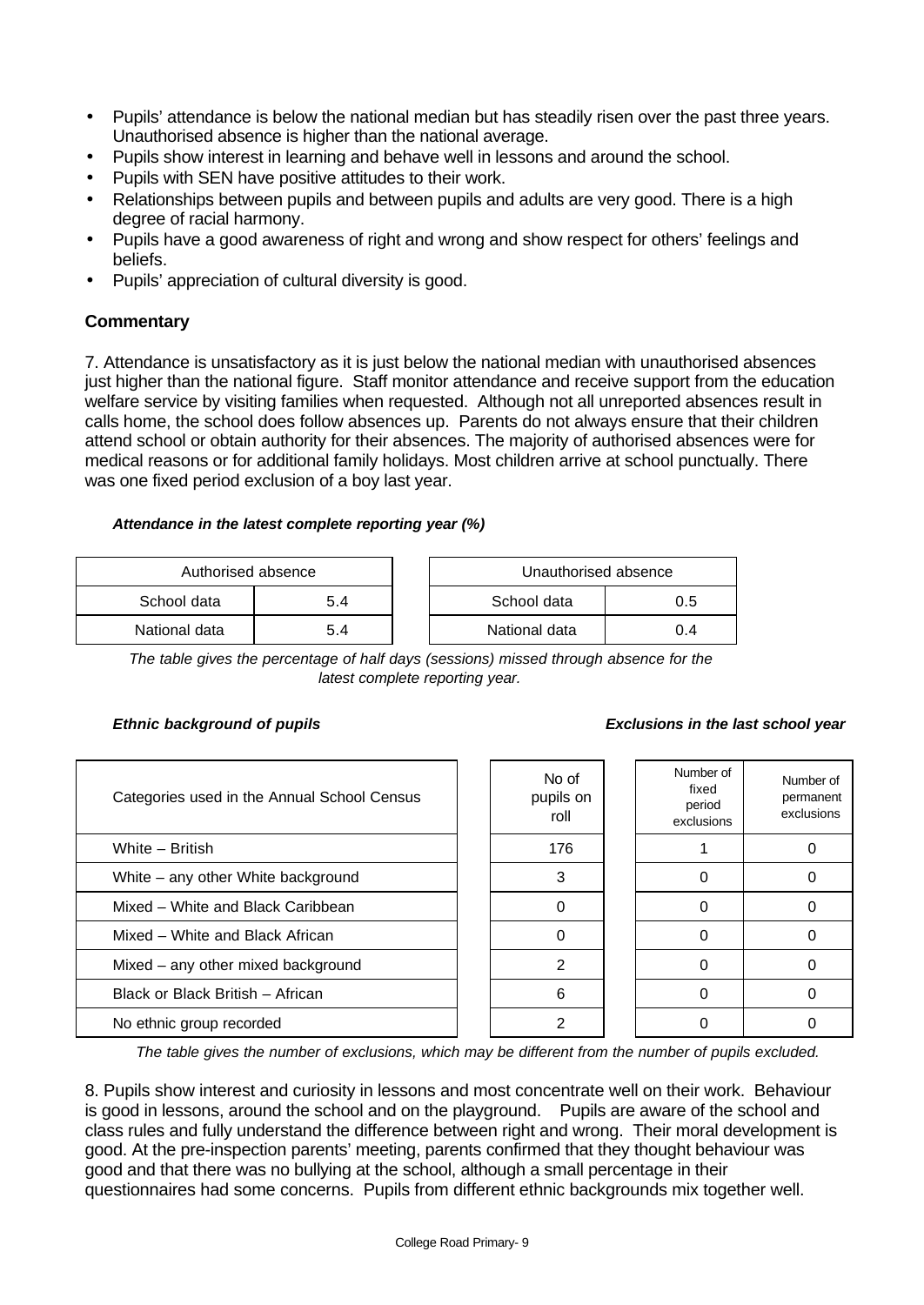9. Pupils have opportunities for taking on responsibility and they respond well to them. They are not consistently consulted about their views of the school, although they have been consulted and involved in the design of outdoor play provision. Most pupils are very happy at the school and feel secure and well cared for. However, they do not always have a clear picture of what they need to do to improve their work.

10. Pupils have a good level of respect for the feelings and values of others and are given opportunities to reflect on these feelings. They are encouraged to think of others by raising money for a range of charities. Pupils' social development is good and relationships between pupils and with all the staff are very good. Pupils get on well and are able to work and play together collaboratively. They have a good understanding of their own culture and they are encouraged to consider what life is like in other cultures, for example, through the school's links with a village in The Gambia.

11. Pupils with SEN work hard and behave well in lessons and around the school. Those who have difficulty with acceptable behaviour have appropriate targets within their individual education plans (IEPs) to help them to develop their social skills. In cases where these pupils misbehave, teachers and teaching assistants respond sensitively and developmentally. Other pupils are very caring in their support for pupils with SEN.

# **QUALITY OF EDUCATION PROVIDED BY THE SCHOOL**

The quality of education provided by the school is satisfactory across all age groups. The strongest features are the provision for pupils' social and personal development, the provision for pupils with SEN and the school's links with parents and the community. The main area for improvement is the quality of provision for more able pupils in the school.

## **Teaching and learning**

The quality of teaching and learning is satisfactory throughout the school. Assessment is unsatisfactory. It is satisfactory in the Foundation Stage.

## **Main strengths and weaknesses**

- Very good relationships and teachers' good management of pupils create a positive environment in which pupils develop their confidence well.
- Teachers' expectations of standards and amount of work that more able pupils can achieve are not consistently high enough.
- There are very good procedures for gathering information about the pupils' achievement.
- Assessment information is not always used well enough to plan suitable work for pupils in subjects other than writing.
- Pupils are not sufficiently aware of how to improve their work in subjects other than writing.
- Teachers and teaching assistants work effectively together to support lower attaining pupils and those with SEN and help them to achieve appropriately and often well.

#### *Summary of teaching observed during the inspection in 28 lessons*

| Excellent | Very good | Good      | Satisfactory | Unsatisfactor | Poor | Very Poor |
|-----------|-----------|-----------|--------------|---------------|------|-----------|
|           |           | 10<br>' 4 | 13           |               |      |           |

*The table gives the number of lessons observed in each of the seven categories used to make judgements about lessons; figures in brackets show percentages where 30 or more lessons are seen.*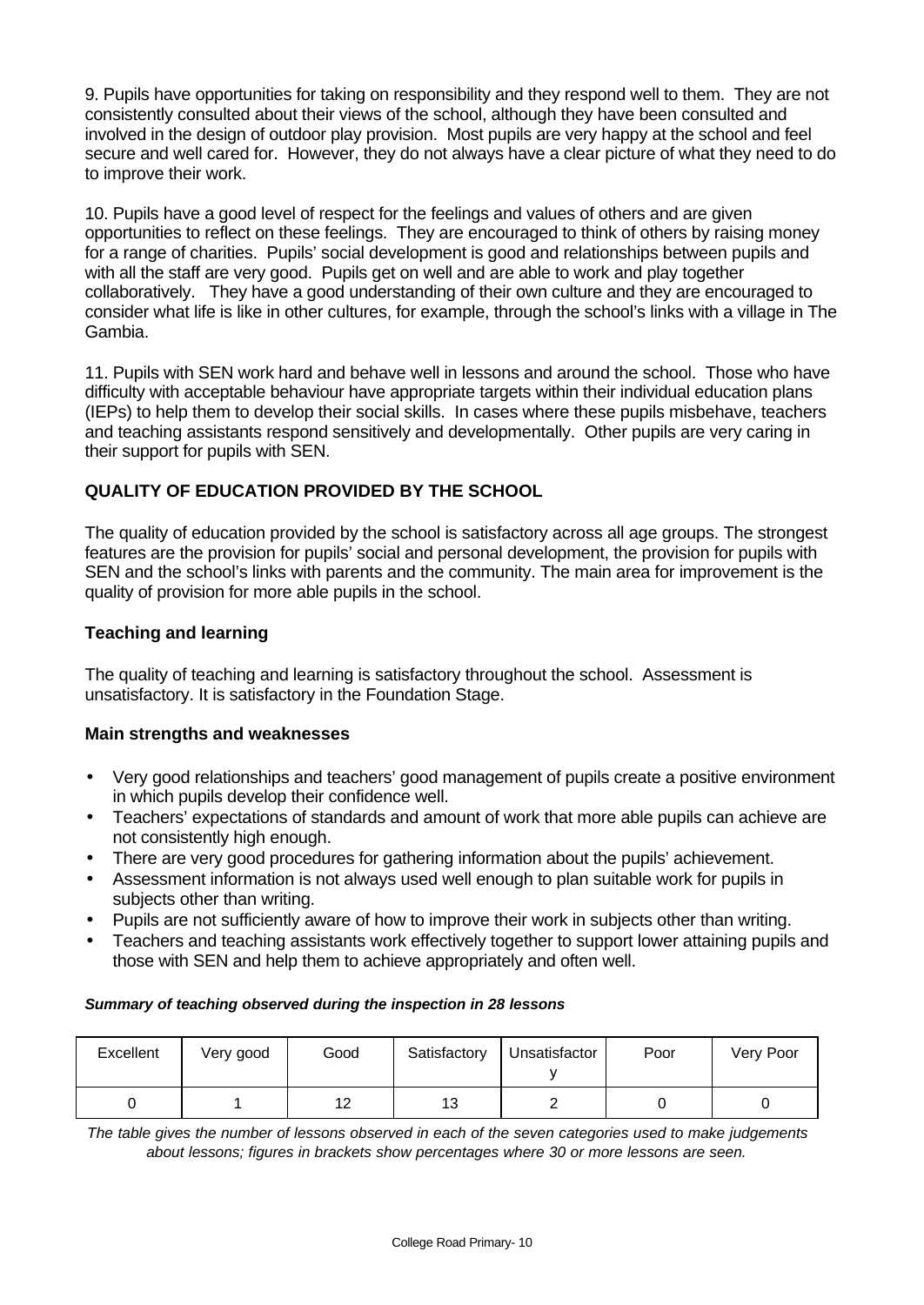## **Commentary**

12. The quality of teaching in the previous inspection was unsatisfactory in the Foundation Stage and in Years 1 and 2. It was satisfactory in Years 3 to 6. Staff have worked hard to address the issues of the previous inspection and have made sound progress in raising the standards of teaching in those areas where it was unsatisfactory. The management of pupils is now good throughout the school and there are productive relationships in all classes.

13. In the Foundation Stage the teacher now plans well to meet the national guidelines set down for children of this age. Good records are kept of pupils' learning in the different areas of the curriculum and this information is used appropriately to help the teacher to plan lessons. The management of different activities is satisfactory and good use is made of the support of the teaching assistant. The teaching of pupils' personal and social development is good and provides pupils with a secure foundation on which to develop.

14. In Years 1 and 2, teaching is now satisfactory and there was no unsatisfactory teaching. Good teaching was seen in three lessons and most of the lessons had elements, which were good. Teachers plan carefully to provide activities and resources, which stimulate and involve pupils well in their learning. This was seen in a good music lesson where the teacher's effective choice of a range of music enabled pupils to use movement to explore the differences between fast and slow and loud and quiet music. However, planning does not always ensure that more able pupils are fully extended and challenged. There remain some weaknesses in the pace of lessons and the amount of time pupils spend listening to their teachers' explanations.

15. Across the school, there has been a significant amount of staff change and instability in the last two years and this has had an impact on the continuity of staff development. During the inspection, around half the lessons seen were good or better and very good teaching was also seen. This is an improvement in the proportion of good teaching seen when compared with the last inspection. Some of the good features noted in the previous inspection, such as good relationships and good subject knowledge have been maintained. However, there are weaknesses in the planning to extend and challenge more able pupils. Where teaching was unsatisfactory, this was linked to the pace of lessons, the planning for the range of ability in mixed age classes and teachers' expectations for the standard and achievement of more able pupils. This is particularly evident in science, but is also a feature of some literacy and numeracy lessons. In science, pupils are taught in mixed ability and mixed age classes and while this provides good support for pupils with SEN, it does not provide effectively for the more able. Although, teachers often plan a good range of interesting activities and use resources effectively to motivate and stimulate pupils there are some missed opportunities to make productive links with pupils' literacy, numeracy and ICT skills in other subjects.

16. In Years 1 to 6, the quality of teaching and learning for pupils with SEN is good. Assessment procedures and the use of assessment information for pupils with SEN are good. Pupils' individual education plans (IEPs), including those of pupils with a statement of SEN, focus accurately and well on their particular requirements in almost all cases. This provides good support for the pupils' learning. Their progress against the targets in their IEPs is regularly monitored. Targets are suitably adjusted at regular reviews. In a few instances, however, IEPs are too general to assist the pupils' progress fully. In most lessons where pupils with SEN undertake the same work as their classmates, they receive good support from teachers and teaching assistants and cope with the work they are given well.

17. In most of the lessons observed in Years 1 to 6, teachers regularly supported pupils effectively and helped them to complete the work they were given successfully when the pupils faced difficulties. Discussions with some Year 6 pupils showed that they felt that teachers provided good support to help them learn during lessons. However, in many of the lessons seen, it was rare for teachers to appreciate that the work given to more able pupils was often too easy for them and to provide harder work. This was also a weakness when the school was last inspected. Most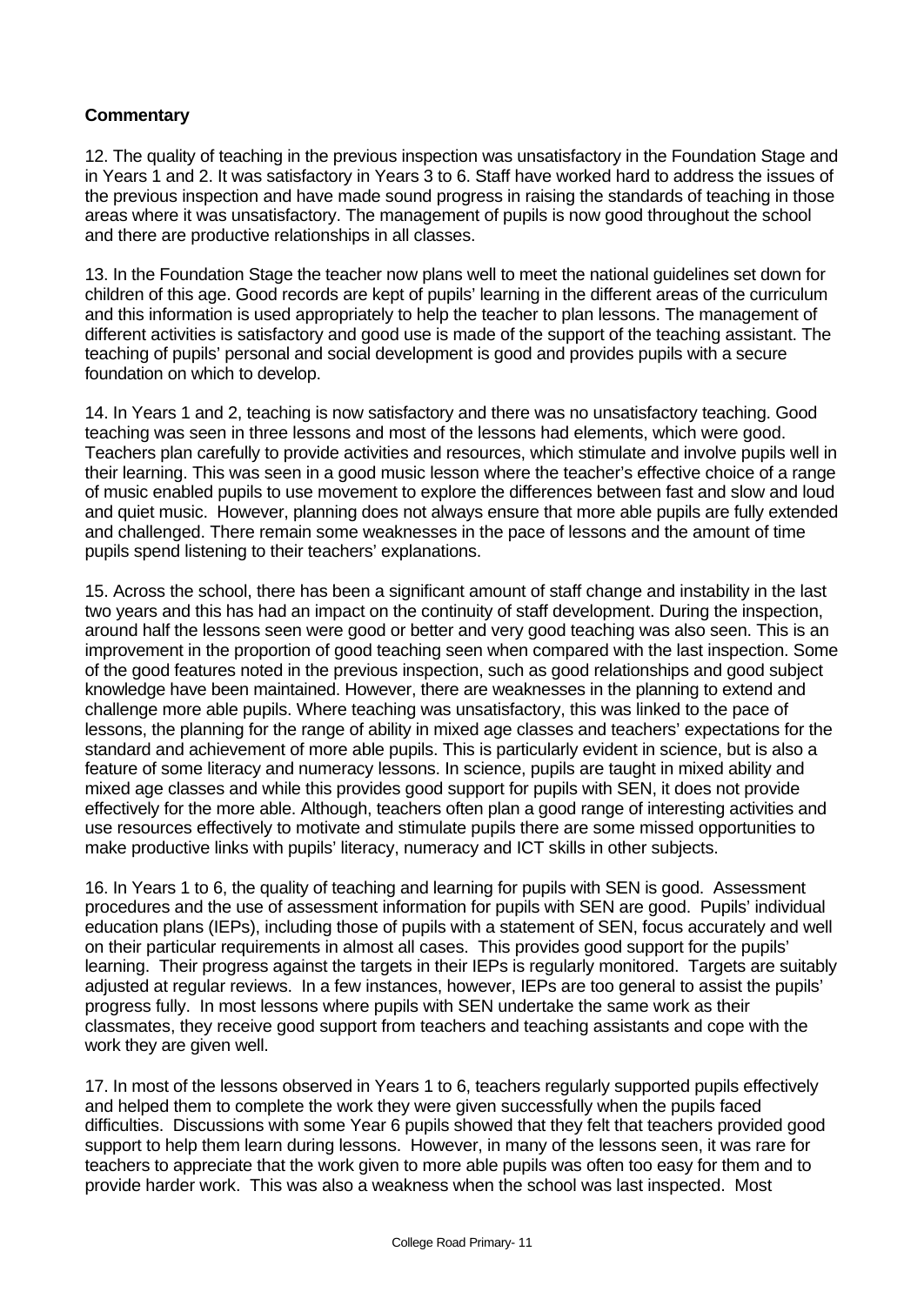teachers mark pupils' work regularly. Marking largely consists of correction and praise and does not sufficiently show pupils how they might improve their work.

18. When it was last inspected, the school was judged to have good assessment procedures in place. These procedures remain good, with very good procedures in English. Those in religious education (RE) are not as good as in other subjects. In the school's last inspection, the use of assessment information was judged to be satisfactory. This is no longer the case. In the writing aspect of English, assessment information is well used to help the pupils to progress but these good practices have not had time to have a positive impact. Pupils discuss their work regularly with the teachers and are given targets to improve their writing. Discussion with Year 6 pupils showed that they found these targets very helpful and motivating.

19. Information from assessment procedures are not used as effectively in the other aspects of English or in other subjects of the curriculum as they have only been in place for a short period. In many of the lessons observed, and in much of the analysis of the pupils' work, it was clear that the tasks set were frequently the same for pupils of all ages and abilities. Although pupils produced different amounts of work in these lessons, the standards reached were, in most cases, the same. This means that more able pupils, and some average pupils, are often not reaching the highest standards of which they are capable. Furthermore, while pupils have personal targets in mathematics and writing, there are no structured procedures for the self evaluation of pupils' work and the marking of their work does not guide them enough. This means that, in most cases, pupils have little idea of how well they are doing or of how to improve their work.

## **The curriculum**

Curricular provision is unsatisfactory. Whilst the curriculum is broad it does not meet statutory requirements in ICT and PE. Limitations in accommodation and resources restrict the provision of some aspects of children's physical development and PE. The curriculum in the Foundation Stage is satisfactory. Opportunities for enrichment are good. Resources to support the curriculum, in nearly all subjects, are good.

## **Main strengths and weaknesses**

- The curriculum does not currently provide all the required elements of ICT, PE or physical development.
- The curriculum is supported by a wide range of enrichment opportunities.
- Some areas of the school's accommodation and resources are unsatisfactory and limit access to some aspects of PE and physical development.
- The curriculum for pupils with SEN is good. Learning support assistants are effective and support pupils with SEN well.
- The school's resources generally assist the teaching of the curriculum well.
- The breadth of curricular opportunities is limited by the absence of large climbing apparatus both in and outdoors.
- ICT skills are not used sufficiently across the curriculum.

## **Commentary**

20. All pupils have equal access to the curriculum, however, more able pupils are not always given appropriately challenging work. There are weaknesses in the provision for ICT, and the use of the subject to support learning in other areas of the curriculum is unsatisfactory. Some aspects of gymnastics are limited because of the lack of facilities in the hall. Children in the Reception class generally follow a broad and balanced curriculum that meets most of the children's needs and ensures a sound start to their education. However, shortages of equipment restrict aspects of the children's physical development. Pupils in Years 1 to 6 follow the National Curriculum and the National Literacy and National Numeracy Strategies, in addition to national initiatives for those with SEN in reading and mathematics. Teachers make good cross curricular links and provide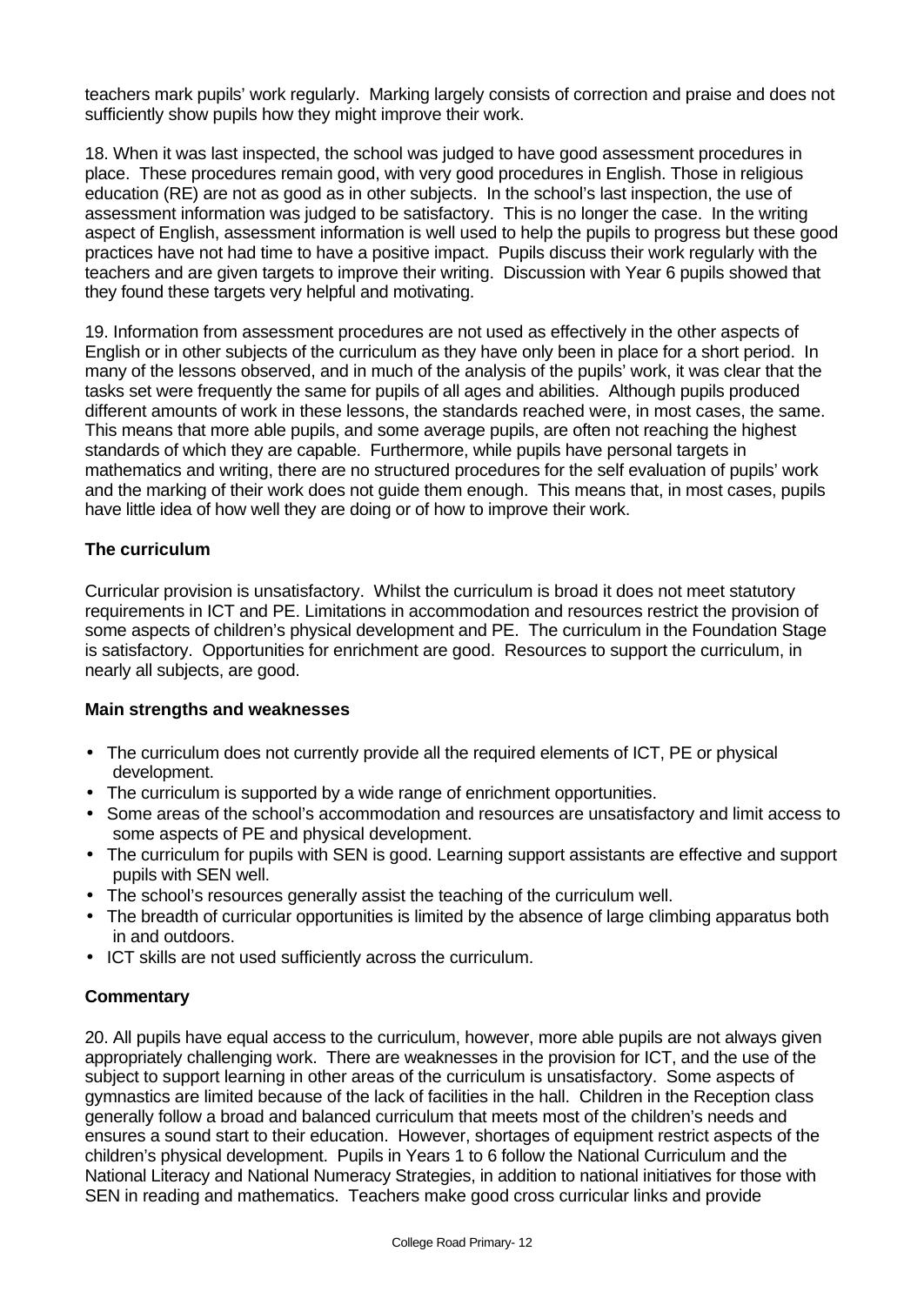opportunities for literacy and numeracy skills to be taught as part of work in other subjects such as; history, science and geography. In the previous inspection, the curriculum, while providing a satisfactory breadth, did not meet requirements in regard to the daily act of collective worship. This now meets requirements.

21. The curriculum is adapted to take account of pupils with SEN and the very few who speak EAL. These pupils receive good support from well qualified teaching assistants. The good curricular provision for pupils with SEN underpins the good progress made by these pupils. The needs of pupils with statements of SEN are well met and their annual reviews provide a good focus for further improvement. Almost all IEPs provide well for the progress of pupils with SEN. Pupils with SEN have full access to the National Curriculum. If these pupils are withdrawn from lessons for additional support, the work is well-planned and assessed and care is taken to ensure that the pupils do not miss learning taking place in the classroom. ICT is not sufficiently used to assist the progress of pupils with SEN.

22. The school is well resourced to meet the needs of the curriculum in Years 1 to 6 and resources are also generally good in the Foundation Stage. However, the absence of outdoor climbing and balancing fixed apparatus for the Reception class and large apparatus in the main school hall limits the PE and physical development programmes.

23. There has been a high turnover of staff in recent years. This has posed some challenges for the school and a period of some instability since the headteacher assumed her post. Senior staff have established a good induction process for new and supply staff in order to ensure consistency and continuity for pupils. There are a good number of experienced and well qualified support staff. This has resulted in a good maintenance of the support for pupils with SEN since the last inspection.

24. The curriculum is well enhanced by visits to places of interest such as a residential trip by Year 6 pupils to the Outward Bound Centre at Mountbatten. The school also has international links with a school in The Gambia and e-mail is used for communication. There are good opportunities for extra-curricular activities, mostly sporting, which effectively contribute to pupils' performance in all aspects of PE. Participation in the arts is encouraged, for example, the school's Christmas production of *Scrooge*. Good use is also made of visitors including a visiting expert on the Anglo Saxons to enrich the history curriculum.

25. The accommodation is unsatisfactory overall. The school hall is too small to support the provision of an appropriate range of large apparatus for pupils' PE lessons. It is also used as a dining hall which effectively limits its use for two hours during the day. The Reception class is housed in an old mobile classroom and, although children have access to a small enclosed play area, this is completely uncovered. This area was not seen to be used during the inspection. The school has plans to develop this whole area of the school. The main building is well maintained, clean and well managed. All staff work hard to create and maintain a warm, welcoming environment. The outside area is being developed, with help from parents, in order to give pupils further opportunities to use the school grounds for their science and gardening club activities.

## **Care, guidance and support**

The provision for pupils' care, welfare, health and safety is satisfactory. In the Foundation Stage it is good. The provision of support, advice and guidance based on monitoring of pupils' achievement is satisfactory. The involvement of pupils through seeking and acting on their views is satisfactory.

## **Main strengths and weaknesses**

- Assessment information is not generally used well enough to provide pupils with academic guidance on how to do better.
- Adults know pupils well and provide good levels of care for their well being.
- Pupils with SEN receive well targeted support.
- There are very good arrangements to introduce children to school.
- There are good arrangements for child protection and first aid.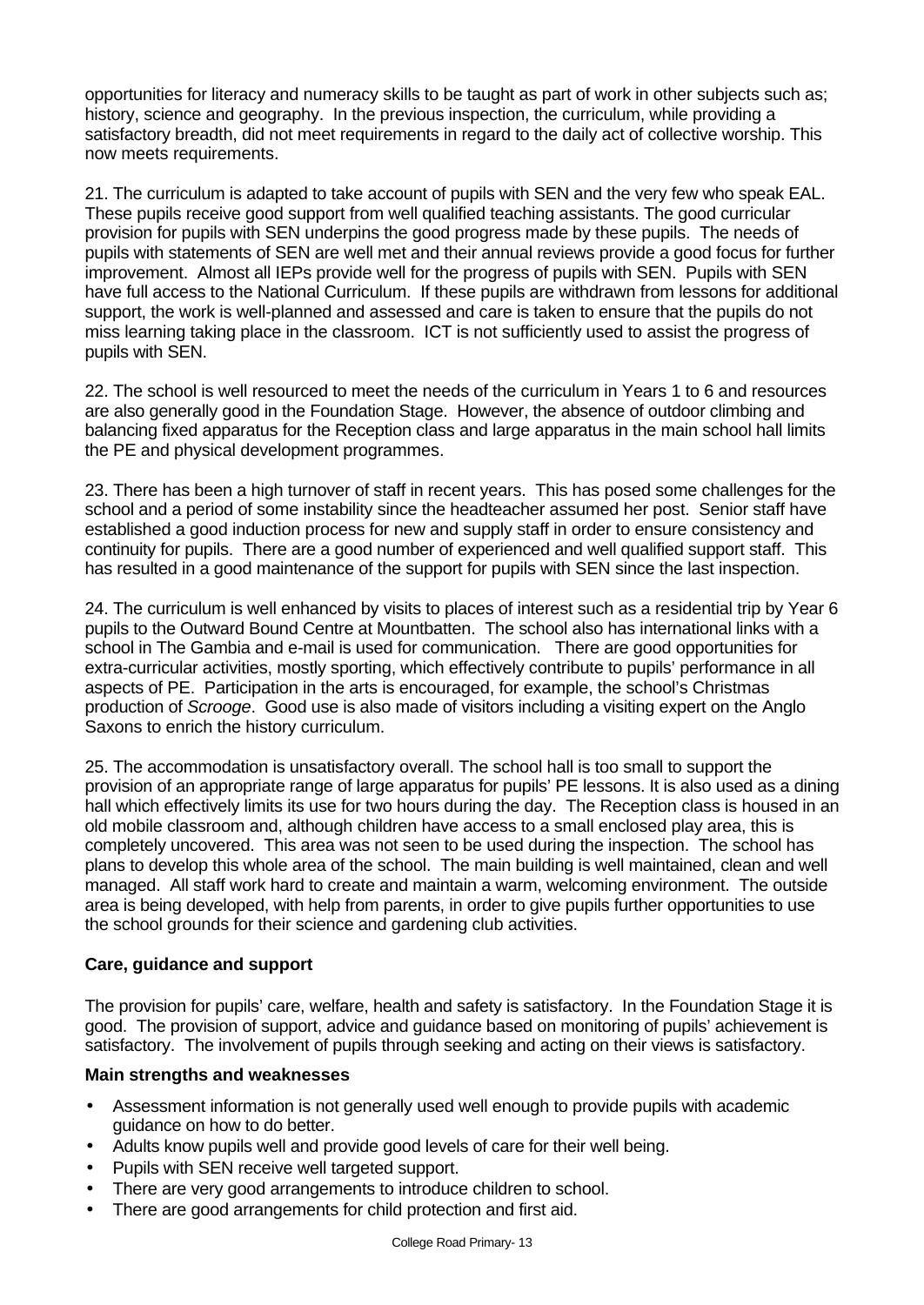## **Commentary**

26. There are very good induction arrangements for pupils when they start at the school, which are enhanced by the good relationship with local pre-schools. These procedures include opportunities for parents and children to visit the school in the term before they start and home visits are undertaken by teachers and teaching assistants. These visits enable the members of staff to gather information about each child that is then used well to prepare appropriate activities for them. As a result, children get off to a good start at school, settle in quickly and happily and make good progress in their personal and social development. Although there are no formal procedures for supporting those who arrive in the school during the school year, the ethos of the school and the good knowledge teachers develop of their pupils help them to settle quickly.

27. Although the school has good systems to collect assessment information, these are too new to influence the advice given to most pupils adequately. The procedures are applied well in writing. In other subjects, most pupils are not given personal targets for improvement and do not receive enough well informed advice on how to improve. However, the needs of pupils with SEN are not only well assessed but the information gathered is well used to ensure that they make good progress. This is evident in well targeted IEPs which cover academic and behavioural needs. Progress is clear, for example, from the number of pupils whose SEN are fully addressed so that they are removed from the SEN register. Pupils with SEN take a full part in all aspects of the school's work.

28. There is a fully trained child protection co-ordinator, a policy is in place and other members of staff have been trained. All staff are kept aware of the need to inform the co-ordinator or headteacher should they have any concerns. Arrangements for the administration of first aid and for the care of children who are unwell are good and help pupils to feel safe and secure at school.

29. All adults who work in the school form close and trusting relationships with the pupils. They know them well and provide good role models for behaviour. Discussions with pupils show that they feel safe and secure and can turn to a number of adults if they need help or comfort.

30. There are satisfactory systems to monitor the language acquisition of pupils with EAL. The school liaises with the local education authority support services which provide annual monitoring. Pupils benefit from the strong supportive ethos of the school and this helps them to develop their confidence well so that they can take part fully in lesson activities.

## **Partnership with parents, other schools and the community**

The school's links with parents and the community are good. The very good links with other schools and pre-schools are a strength of the school.

## **Main strengths and weaknesses**

- Parents have very positive views of the school.
- The school provides parents with good information about the curriculum and how to help their children at home.
- Very good links with pre-school and other partner institutions provide many benefits for pupils.
- Parents of pupils who have SEN are well informed.
- Written reports on pupils' progress do not always show parents clearly how their children can improve.

## **Commentary**

31. Parents and carers have very positive views of the school. The school works well with parents, and encourages them to support the school through the parent teacher association and to help their children at home.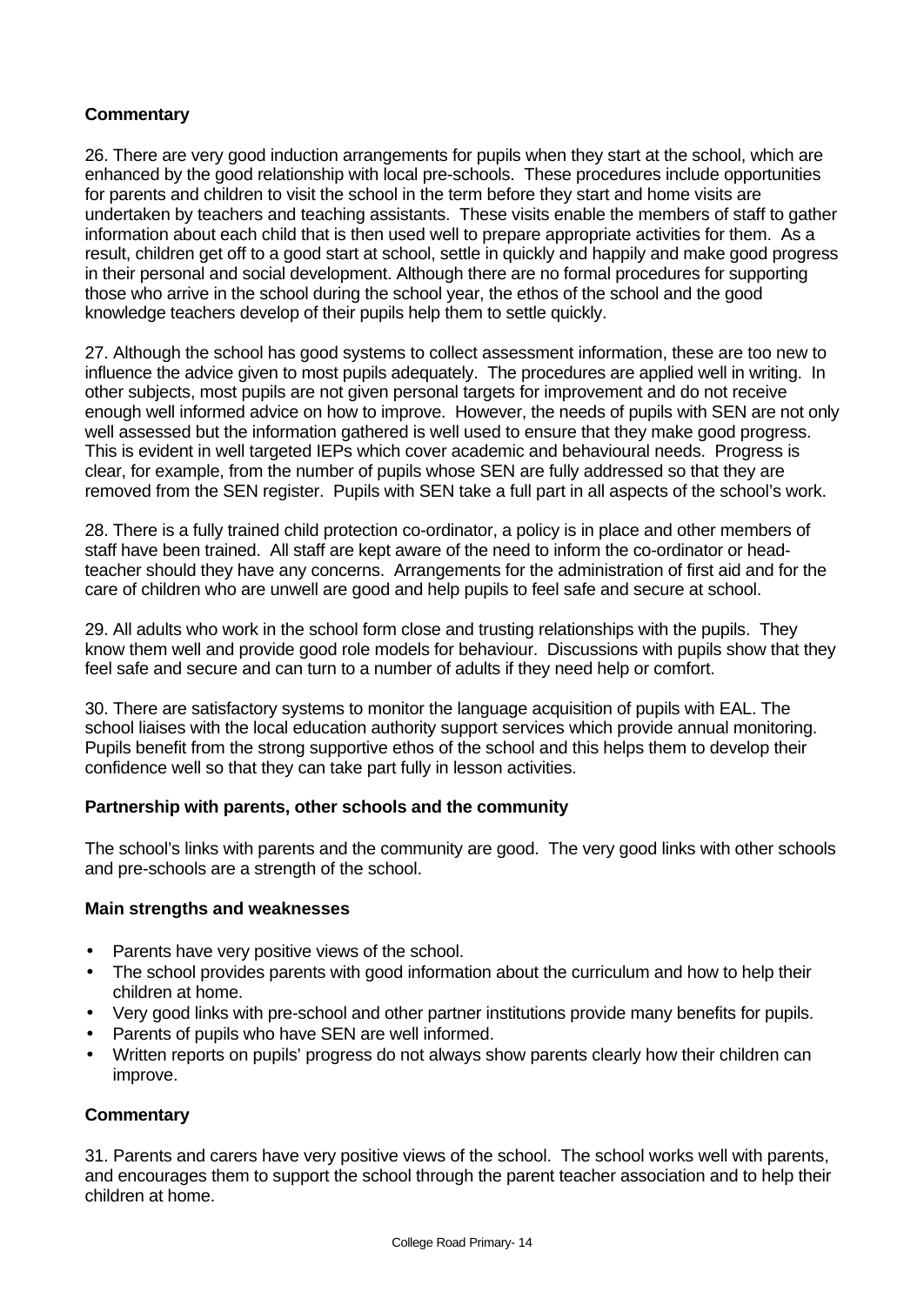32. The school provides a good range of information for parents about the curriculum with a weekly newsletter. There are good opportunities for parents to meet staff formally and informally to discuss their children's progress. The school operates an open door policy and the head teacher is often in the playground at the start and end of the school day. This is greatly appreciated by parents.

33. Written annual reports for pupils are satisfactory. They inform parents what their children know, understand and can do, and some give areas for development, but this is not always consistent. National assessment data are provided but these are not particularly easy for parents to interpret. Parents and families are invited to attend assemblies and other school events and performances and these events are greatly appreciated and successful. Parents praised the themed assemblies.

34. There are very good links with the local pre-school groups and with the receiving secondary school. The links with the local community school provide good curriculum enrichment and support, enable use of the upper school hall for prize-giving assemblies and facilitate sports events and other local initiatives. This is not limited to Year 6 pupils but much younger pupils also benefit from this enrichment. By the time pupils reach Year 6, parents confirm that they have grown to feel part of the senior school and know its staff and facilities. The headteacher and staff meet staff of other schools regularly as part of the local "academic council" of schools. This has provided much curriculum enrichment and exchange of skills and information amongst staff.

35. Pupils make visits to the local community and beyond and enjoy a residential farm visit in Year 6, adventure activities and other enriching experiences. Pupils have been involved in a community gardens scheme and the local members of the community have joined parents and children in improving the school's outside resources as well as dealing with the after effects of vandalism. A good level of consultation took place between parents, pupils and the school in this project, which contributes well to the very positive attitudes and response to the project.

36. The school has very strong links with the local education authority, many local services and support providers such as the education welfare service. The school has been involved in some exciting community projects, supporting family literacy, establishing a toy library and a parent to parent support group.

37. Parents of pupils who have SEN have good links with the school and the strong links with the community school ensure smooth transition of pupils onwards.

## **LEADERSHIP AND MANAGEMENT**

Overall, the leadership and management of the school by the headteacher and key staff are satisfactory. The governance of the school is satisfactory.

## **Main strengths and weaknesses**

- The leadership of the headteacher and key staff, together with the governors, are effective in creating a strong, supportive and caring ethos in the school.
- The headteacher's good knowledge of the school community and her good organisational skills.
- The school, through its development plan and strategic planning, does not give sufficiently clear and effective priority to the raising of standards and the achievement of more able pupils.
	- The school's analysis of assessment data is very thorough but it is too new to be fully effective.
- Although there is prudent financial consideration for long term plans, the governing body has not ensured that resources fully meet the needs of the curriculum.
- There is a good commitment to including all pupils in all the school's work and a concern for the individual needs of pupils.
- There are strengths and weaknesses in the management of SEN.
- Good procedures for performance management and for the continuing professional development of staff do not focus sufficiently effectively on raising standards and pupils' achievement.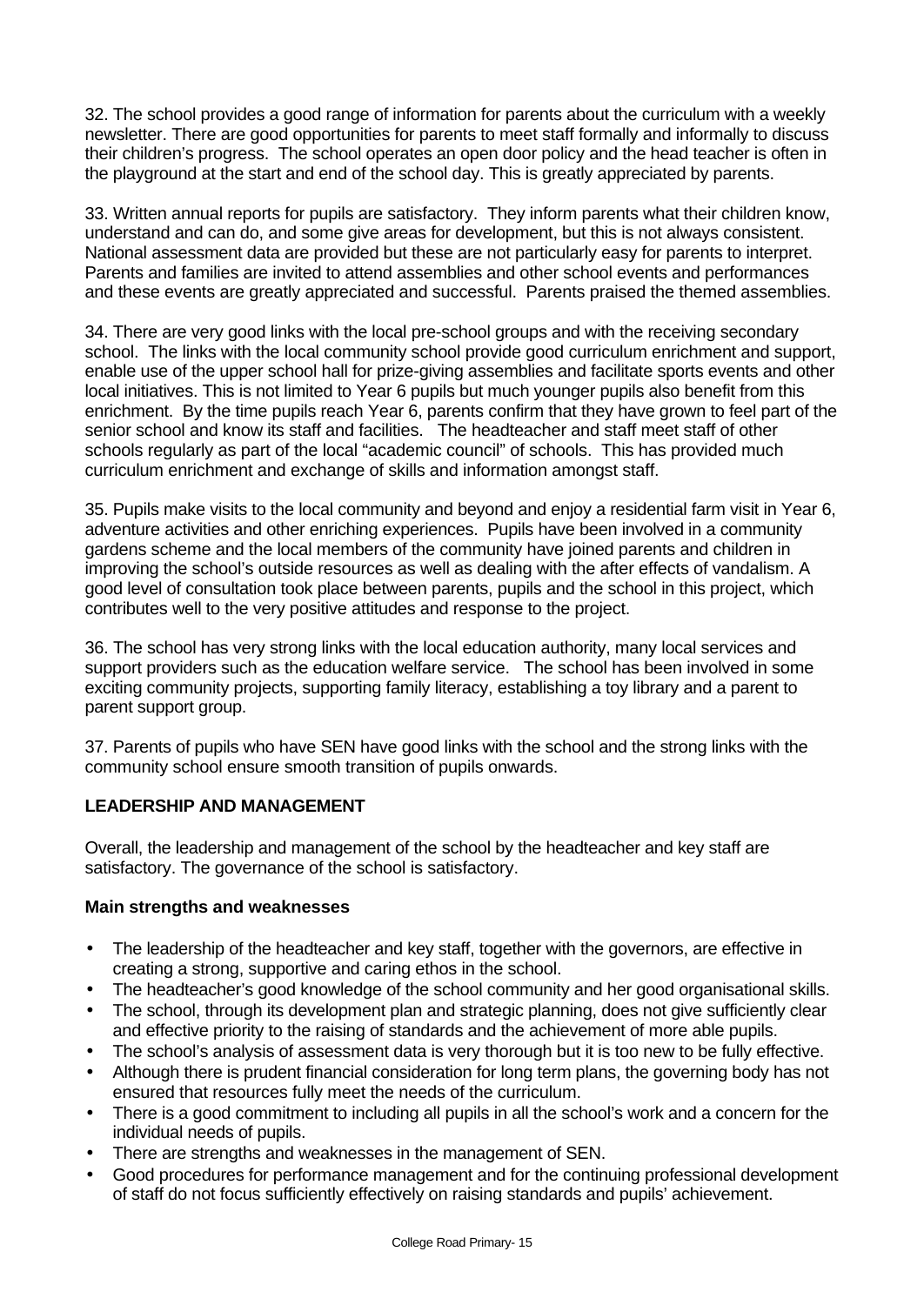# **Commentary**

38. The headteacher, key staff and the governors share a consistent and clear vision for the development of the school as a strong community. They work together well to create a supportive learning environment for all pupils. This vision is appreciated by parents and supports the good links the school has with them. This is an area of good improvement since the last inspection when links with parents were satisfactory. There is a strong team spirit in the school and the headteacher provides a good model in the value she places on all the individuals in the school. This creates a positive atmosphere and enables the school to function well on a day to day basis. This has been recognised in the recent 'Investors in People' Award. The headteacher has managed the recent period of staff instability effectively, to sustain the ethos and values of the school and to maintain the focus on key elements of the school improvement plan. This can be seen in the recent development of the school's ICT provision where new leadership in the subject has enabled its development to continue despite staff changes.

39. In the school's previous inspection, leadership and management of the school were unsatisfactory. The school has worked hard to address some important and wide ranging issues arising from the key issues of that inspection. There have been some areas of good improvement, such as in the formation of systems for school development planning, the roles of subject coordinators, ongoing professional development of staff and the monitoring roles of the governors. There are continuing weaknesses in the sharpness of the focus on raising standards and pupils' achievement. Overall, therefore, there has been satisfactory improvement since the last inspection.

40. School development planning is now constructed in consultation with governors and staff who identify the main priorities facing the school. There is clear identification of targets with links to financial planning. While improvements in standards are implicit in some of these targets, there remain weaknesses in the emphasis and profile given to improving standards and pupils' achievement. More able pupils do not always reach their full potential, and, therefore, receive unsatisfactory equality of opportunity.

41. Subject coordinators now have clearly defined roles and the most effective, for example, the literacy coordinator, are beginning to have an overview of standards in their subjects and the development of pupils' skills, knowledge and understanding. They are not sufficiently involved in the monitoring of teaching. While there have been clear improvements in procedures for monitoring the standards of teaching it is not sufficiently focussed to ensure that all teaching is consistent with the best practice in the school. This is recognised by the school and has been identified as an area for development. Since the previous inspection, a coherent programme of professional development, which includes support staff, has been established and links appropriately with the school's systems for performance management and the school development plan. Arrangements for performance management are now in place and are linked well to staff development in order to enhance teachers' expertise in teaching particularly in the Foundation Stage, mathematics and PE.

42. The school uses ICT to analyse the results of national tests very carefully. It has used the information obtained to identify strengths and weaknesses in writing and mathematics. The weaknesses in writing are being addressed and some action on shortcomings in the investigative aspect of mathematics has been taken. However, the work in mathematics is not as comprehensive as that in writing and more limited action has been taken on weaknesses in other aspects of English and those in science.

43. The governing body now has good procedures in place to be involved in the formation of the school development plan and the every day work of the school. Joint discussions with staff provide a useful forum for identifying priorities for the school development plan. Governors visit the school regularly to make formal observations in the subjects with which they are linked and provide useful and well detailed reports. They also visit informally and attend special functions. Good use is made of the expertise and specialist skills represented on the governing body, particularly in the areas of finance and premises, to support a range of projects. Governors are kept well informed on the progress of the school towards achieving the targets on the school development plan through the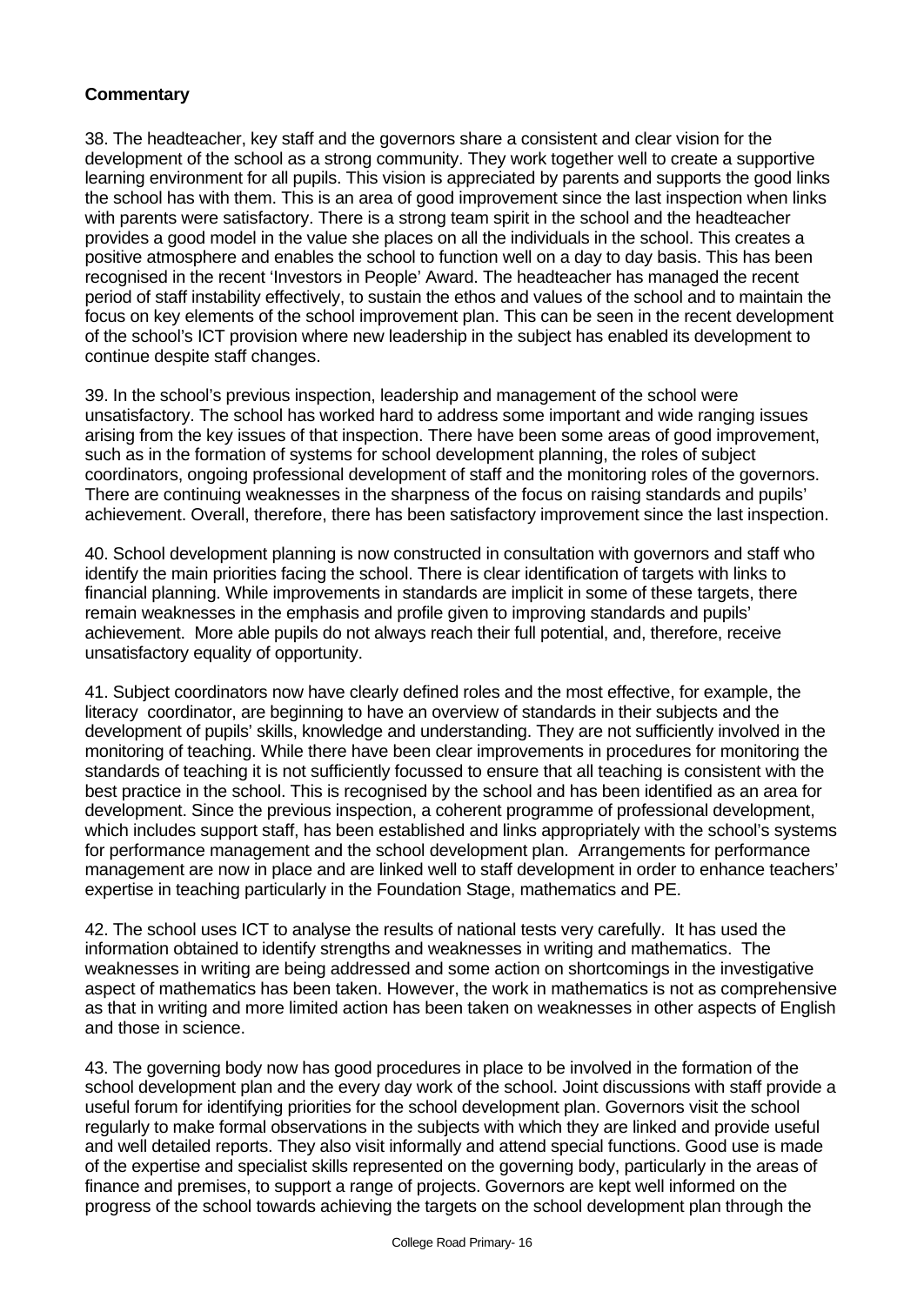regular reports of the headteacher. While the governors provide an appropriate level of discussion, consideration and evaluation on the next stages of the school's development, they do not focus sufficiently sharply on how the school's work is raising the achievement of pupils.

44. Financial planning appropriately takes into account the priorities of the school's development plan. While there have been good levels of consultations with parents and pupils regarding proposals to develop and extend the area around the school, there are no systems in place to involve them actively in discussions about wider aspects of the school's development. The governors and the headteacher are proactive in seeking out possible external sources of funding. A good example of this is in the range of negotiations which have taken place to raise sufficient funding to extend and develop further the school's accommodation. The governors have a prudent and careful approach to school finances as a whole and are ensuring that some finances are put aside for proposed developments. The proportion of finance carried forward is higher than usual as a result even though there are aspects of the Foundation Stage curriculum which cannot be taught due to limited equipment.

## **Financial information for the year April 2002 to March 2003**

| Income and expenditure $(E)$ |          | Balances (£)                         |         |
|------------------------------|----------|--------------------------------------|---------|
| Total income                 | £574.012 | Balance from previous year           | £59,275 |
| Total expenditure            | £582.193 | Balances carried forward to the next | £51.094 |
| Expenditure per pupil        | £2,286.  |                                      |         |

45. The strong supportive ethos of the school ensures that all pupils are well involved in all the activities and opportunities offered by the school. Staff know the pupils well and provide good support and guidance, particularly to lower attaining pupils and those who have SEN. They are aware of the attainment of boys and girls in different year groups and are putting in place some effective strategies, such as the Additional Literacy Strategy, which are having a positive effect on pupils' achievement. However there is insufficient emphasis on the opportunities offered to more able pupils and their rate of achievement. The management of SEN is satisfactory. The SENCO provides good advice for teachers and teaching assistants, particularly on the writing and monitoring of IEPs. However, she has a full time class teaching commitment which limits her ability to monitor and develop the school's provision for pupils with SEN. Additionally, she is not a member of the school's senior management team although over 30 per cent of the pupils have SEN. This places limitations on her ability to highlight the needs of these pupils in the school's development.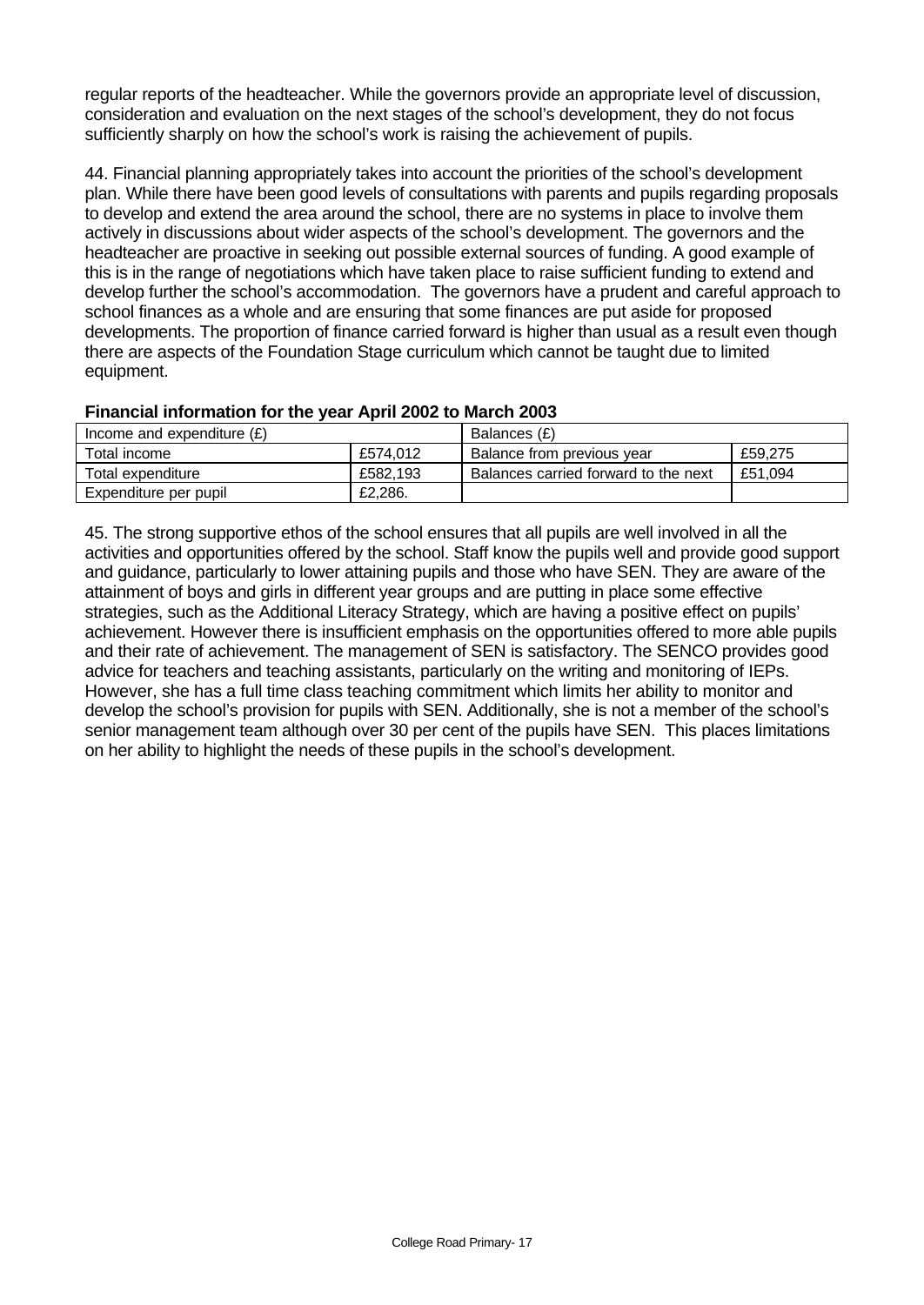## **PART C: THE QUALITY OF EDUCATION IN AREAS OF LEARNING, SUBJECTS AND COURSES.**

## **AREAS OF LEARNING IN THE FOUNDATION STAGE**

The overall provision for children in the Foundation Stage is **satisfactory.**

46. The school has improved its provision for children in the Foundation Stage since the last inspection. At the time of this inspection, some children had been attending school for just over a term and the majority, part time, for two weeks. There are good arrangements for introducing children to school and this means that most are happy to leave their parents and quickly get used to the school's routines. Attainment on entry is generally well below that expected, particularly in communication, language and literacy skills. Children with SEN are quickly identified and they are supported well. Teaching and learning are, overall, satisfactory and this also shows an improvement since the previous inspection. The teacher plans well in all areas of learning in line with the nationally recommended guidelines. Detailed records of children's individual progress and development are kept. These are used to plan future lessons and to identify children who need extra help or those of higher ability. The many and varied activities are organised appropriately and the teaching assistant takes a full part in managing some of these. Resources for learning are generally good, but there are no climbing and balancing outdoor facilities to enable children to fully satisfy the requirements for their physical development. The Reception class is housed in old mobile accommodation, although children have the use of two classrooms. The class has the use of a small enclosed hard surface and grass outdoor area with access from the classroom.

## **PERSONAL, SOCIAL AND EMOTIONAL DEVELOPMENT**

Provision in personal, social and emotional development is **good.**

#### **Main strengths and weaknesses**

- Children achieve well in this area of learning, so that standards show a good improvement by the time they join Year 1 due to good teaching.
- Relationships between children are good and all staff provide very positive role models so that children behave well and develop good attitudes to learning.
- Personal and social development is promoted well through work in all areas of learning.

## **Commentary**

47. The quality of teaching and learning is good and children achieve well. There are good arrangements to settle children into the Reception class and this helps them to feel secure. They quickly learn to share equipment and to listen while others are speaking. They are also encouraged to choose activities and to tidy up after lessons. The older children show independence when dressing and undressing for their physical development lessons. Relationships between children are good and all staff provide positive role models of how to behave. This is evident, for example, when the Reception children are eating their lunch in the school hall. They eat quietly, use knives and forks correctly and say 'please' and 'thank you' on receiving their meal. The younger Reception children are encouraged to stay after their morning session to further enhance their social development. Children are generally attentive and can sit for a reasonable length of time in large group or whole class lessons. They work cooperatively with staff and other children and are beginning to work independently. Most children are on course to meet the goals children are expected to reach by the end of Reception.

## **COMMUNICATION, LANGUAGE AND LITERACY**

Provision in communication, language and literacy development is **satisfactory**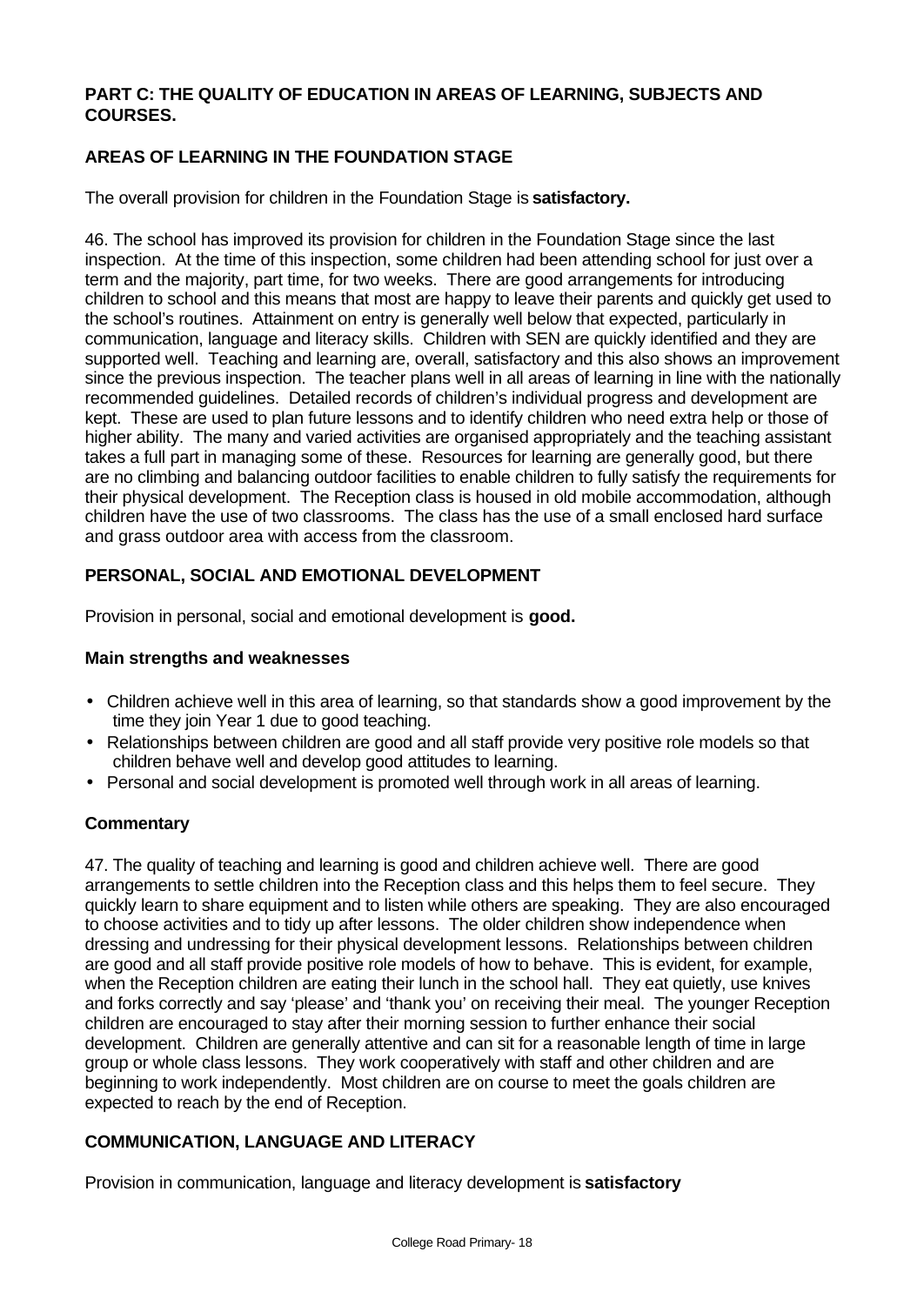## **Main strengths and weaknesses**

- Most children make sound progress in this area of learning after a well below average start.
- All staff encourage children to talk during whole class, group or individual activities to help to build up their vocabulary.
- Standards remain well below average when children join Year 1.

## **Commentary**

48. The quality of teaching and learning is overall, satisfactory and all children achieve soundly. All staff make every effort to engage children in conversation in order to develop their vocabulary. For example, during registration on Monday morning, children were encouraged to tell their classmates about any events that had occurred during the weekend. Reception class staff involve themselves in children's role play in order to stimulate discussion, but most children's speaking skills and vocabulary are low. Children enjoy looking at books and they listen attentively during large group literacy lessons, for example, to the *Three Little Pigs* when they are able to identify the characters in the story. The older children are beginning to recognise letters of the alphabet by shape and sound and some children can form these letters into simple words. Most children are not on course to meet the goals children are expected to reach by the end of Reception in communication, language and literacy by the time they join Year 1 due to their limited vocabulary and speaking skills on entry.

#### **Mathematical development**

Provision in mathematical development is **satisfactory.**

#### **Main strengths and weaknesses**

- Practical activities support children's mathematical development well.
- Children with SEN are well supported by Reception class staff.

## **Commentary**

49. The quality of teaching and learning is satisfactory and children make sound achievement in this area of learning. Children learn and enjoy a number of counting rhymes and songs to extend their knowledge of number, for example, *Ten Galloping Horses* which also extends their vocabulary. Most children recognise and can repeat numbers to ten and a few can count to ten and beyond. Lessons are well planned and children are given opportunities to participate in 'hands on' practical activities to develop their thorough understanding of number. In the lesson observed, children used chains choosing two colours to link in a pattern and were then encouraged to count the total number used. Staff assess the children's progress well and use this assessment when planning the next steps in their learning. Most children, however, are on course to reach well standards below the goals children are expected to reach by the end of Reception.

#### **Knowledge and understanding of the World and Creative development**

Provision in the knowledge and understanding of the world and creative development is **satisfactory.**

#### **Main strengths and weaknesses**

- Staff provide a range of activities to further children's knowledge and understanding of the world about them.
- Children have access to a wide range of materials and equipment.

## **Commentary**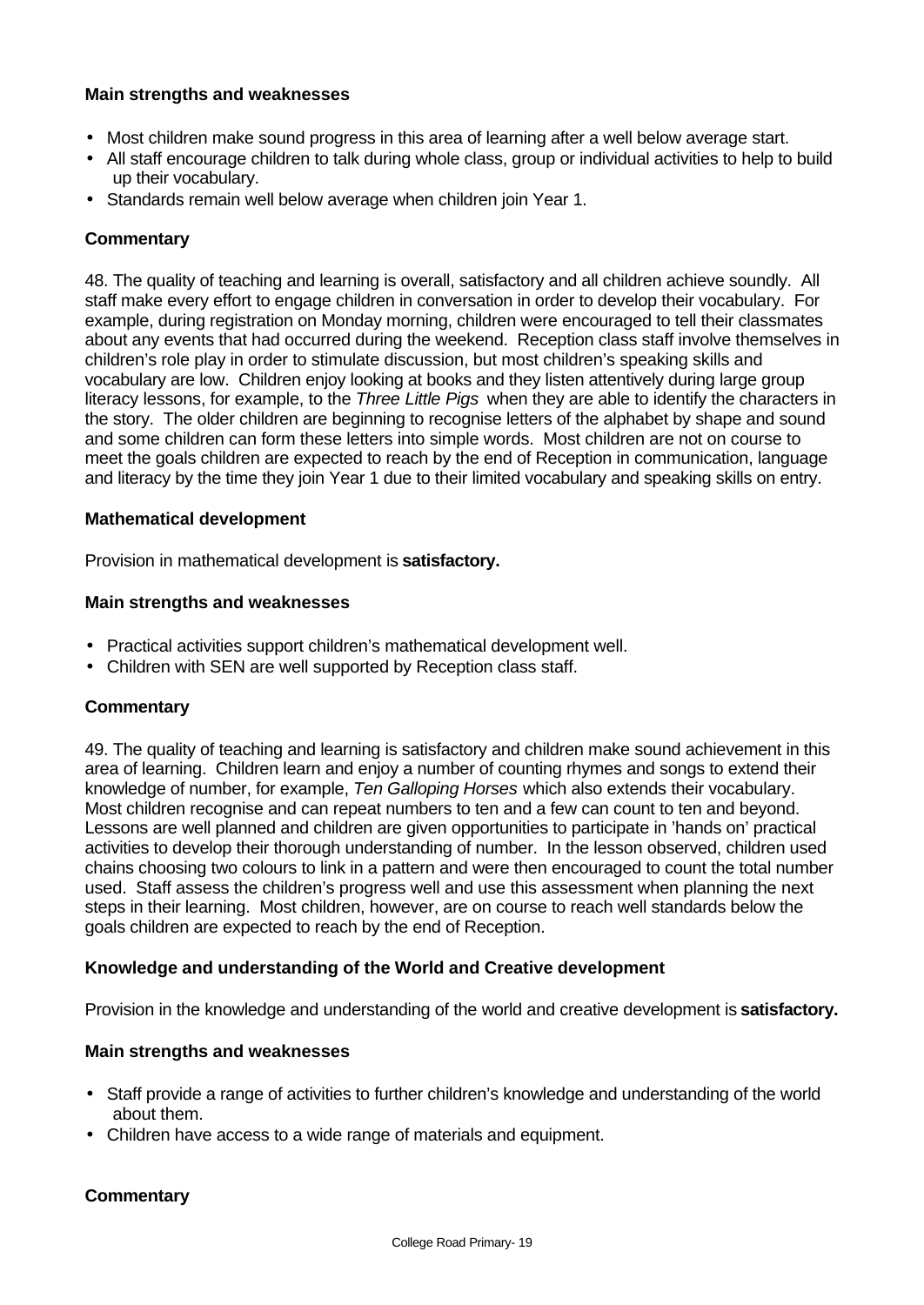50. It was not possible to make an overall judgement of standards in these two areas of learning but a scrutiny of classroom displays and an observation of a lesson taken by a supply teacher indicates that children are provided with a suitable range of experiences to explore and create. In the observed lesson, children were introduced to two types of glue and health and safety issues were discussed before the activities started. Children were encouraged to use a variety of materials and equipment including glue, glue sticks, spreaders, scissors, straw, paper and card. The lesson was linked well to their literacy development as the activities were connected to the *Three Little Pigs* story and the children worked in groups to make pig and wolf faces and straw, stick and brick houses. The development of independent learning was observed when a boy decided to use sellotape to connect snouts to the faces as glue had failed. Children were encouraged to talk about their finished products but most found this difficult. No use of computers was observed during the inspection although it is included in the planning. Children's awareness of religious and cultural traditions is appropriately developed through regular attendance at infant assemblies and their own class sessions. Although they enjoy their indoor play activities and staff actively participate, most children do not find it easy to extend their play due to their limited vocabulary and speaking skills.

## **Physical development**

Provision for physical development is **unsatisfactory**

## **Main strengths and weaknesses**

- The absence of outdoor large, fixed apparatus for climbing and balancing limits children's physical development.
- Children have a good awareness of spacing in the school hall and conduct their lessons sensibly, quietly and safely.

#### **Commentary**

51. Children are taught to use space well to control their movements and, consequently, through good teaching and learning, they achieve well in their indoor physical development. Lessons are organised well so that the two different age groups are taught separately to enable them to make good progress. Although resources for the Reception class are generally good, the absence of large, fixed, climbing outdoor apparatus prevents children satisfying fully requirements for physical development. Children are encouraged to use a wide range of tools like pencils, crayons, paint brushes and clay to develop their handling abilities. Most children can hold these implements correctly but most are not achieving well enough in this area of learning due to the lack of outdoor apparatus.

## **SUBJECTS IN KEY STAGES 1 and 2**

## **ENGLISH**

#### **English**

Provision in English is **satisfactory**

#### **Main strengths and weaknesses**

- More able pupils do not consistently achieve as well as they can across the school.
- The use of assessment information is not sufficiently sharply focussed to ensure a good level of challenge for all pupils, especially the more able.
- Very good systems for assessing pupils' progress in writing provide a good model for assessment in reading and speaking and listening.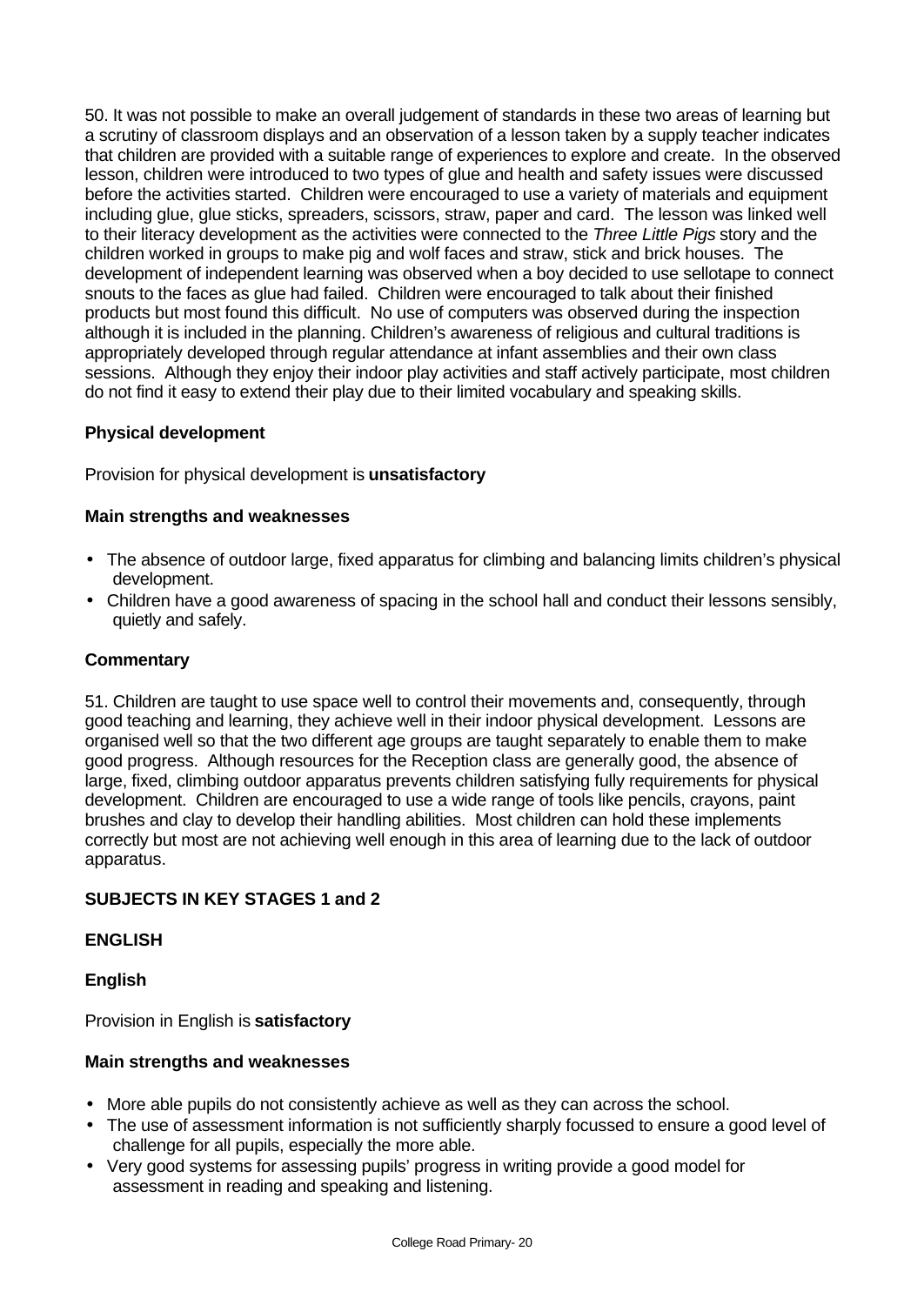- There is insufficient focus on the progressive development and assessment of pupils' speaking and listening skills.
- Pupils with SEN make good progress supported by well matched provision in lessons and an effective team of teaching assistants.
- Good leadership and management in the subject are providing a secure foundation on which to develop further.

## **Commentary**

52. Standards in the 2003 national tests for reading and writing in Year 2 were well below average for writing and very low for reading. This is mainly because pupils did not achieve the higher levels in reading or writing. The other contributing factors are the higher than average proportion of pupils with SEN and also because that particular year group of pupils had been adversely affected by a well above average level of mobility. Inspection evidence shows that, in this current Year 2, while standards remain well below average for writing, standards in reading are now also well below average with only a small proportion of pupils working towards the higher levels. Standards in the 2003 national tests in Year 6 were below average, with reading the stronger element. A low proportion of pupils achieved the higher grades. Inspection evidence shows that, while reading remains the stronger element, when standards of speaking and listening and writing are taken into consideration, standards in English in Year 6 are well below average. In reading standard are below average. Overall, pupils are achieving at a satisfactory rate. Good achievement was evident in reading in the current Year 6. Some more able pupils, in some lessons, could be achieving more.

53. Standards in speaking and listening across the school are well below average and the school has identified the need to plan in a more focused way for the systematic development of pupils' skills. A significant number of pupils start the school with weak skills in language and communication and are identified as having SEN in this aspect of their learning. The majority of pupils listen productively in class, but there is a small minority of younger boys in Years 1 and 2 who are not able to concentrate or listen as they should. In some lessons there is a clear emphasis on developing and extending the range of pupils' vocabulary but this does not have a sufficiently high profile across the school. There are too few opportunities for pupils to read their work aloud or to extend and develop their responses in class. Although pupils are confident in offering their contributions and ideas in class and group discussions, a number of younger pupils, including some more able girls, speak very quietly and briefly. Only a few older pupils are able to discuss their views at any length or to present their work more formally in front of, and to, the class.

54. The school is working hard to develop standards of writing across the school and is using effective systems to assess pupils' writing and to involve pupils in understanding how to improve their skills. These systems are relatively new and have not yet had time to have a beneficial effect on pupils' skills. In Year 2 some more able and average pupils are attaining average standards in writing and developing mostly accurate sentence construction and appropriate use of capital letters and full stops. However, writing opportunities are not sufficiently extended to help more able pupils reach above average standards.

55. Inspection findings from current and previous work in Year 5 show that standards of writing in Year 6 are well below average. While approximately half the pupils in the year are on target to reach average standards, an above average proportion are writing below this level. Only a few pupils are on target to achieve the higher levels. A number of average and below average pupils' writing develops a lively tone but there are weaknesses evident in the often limited range of vocabulary and expression which is also apparent in their oral work. There are frequent weaknesses in the accuracy of their spelling and punctuation. The potential of some more able pupils for writing excitingly and effectively can be seen in some of their poetry writing which shows how they can benefit from stimulating resources and high expectations. Year 6 pupils created interesting and individual poetic images after studying the poem, 'City Jungle' by Pie Corbett. Pupils wrote such lines as, 'the cupboards cheered menacingly for more, opening their deep dark mouths continuously'; 'groups of blue and red board pens sing their high pitched squeaky song as they glide smoothly along the whiteboard'. This imaginative use and control of language are not evident in their extended writing in other genres.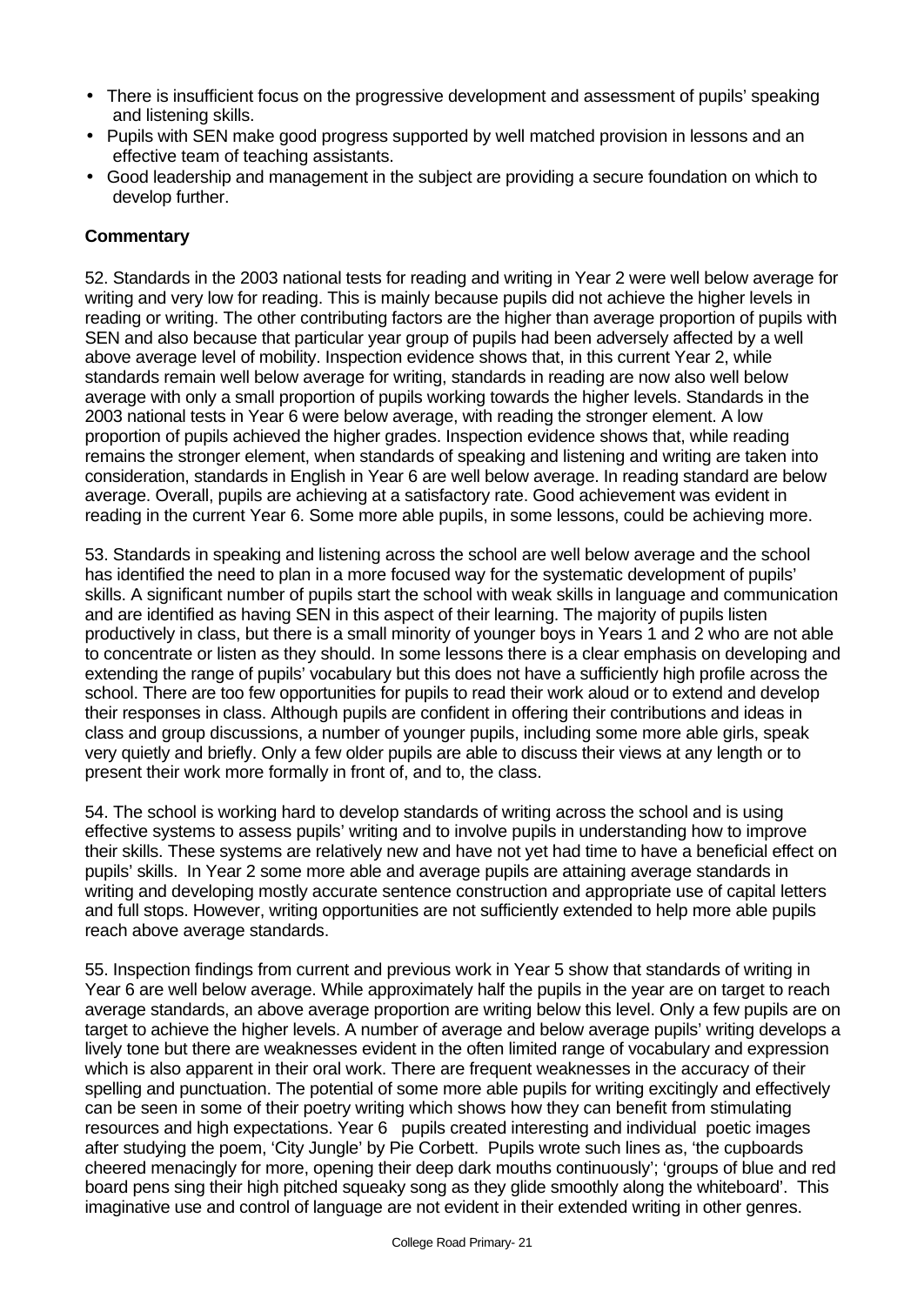There are missed opportunities for pupils to practise and develop their extended writing skills in subjects such as RE and, as a result, older pupils' ability to develop and sustain a sequence of ideas or an argument is often limited.

56. The school has recently improved and extended the range of pupils' reading material and reading resources in the subject now provide a good number of good quality books to read. This provision has been of benefit particularly to older pupils in Years 3 to 6. In this aspect of English, pupils in Year 6 have achieved well against their national test results in Year 2. Most pupils read confidently and accurately and in class they are beginning to consider some of the higher level reading skills such as considering the underlying meaning in texts they are studying. However, teachers' monitoring of what pupils read is not consistent and some pupils are reading comfortably rather than challengingly. In Years 1 and 2, teachers appropriately include the teaching of phonics in the literacy hour but pupils in Year 2 are not always secure in their use of their knowledge of sounds to help them read unfamiliar words. A small number of pupils are beginning to read simple texts confidently and most pupils are able to give simple summaries of what they have read. However, very few pupils are able to talk about books they have enjoyed outside the school reading scheme.

57. Pupils with SEN achieve well because they are well supported by focused work and individual help from teaching assistants. The supportive and encouraging ethos of the school gives good value to all pupils' achievements and this supports well the confidence of pupils with SEN.

58. The quality of teaching is satisfactory across the school. Good teaching was seen in a Year 6 and joint Year 3/4 classes. There was no unsatisfactory teaching. This contributes to a satisfactory improvement since the previous inspection when unsatisfactory teaching was observed.

59. Throughout the school, good relationships, good management of pupils and a supportive atmosphere for learning, give pupils good encouragement to be involved, respond to questions and take part in activities. Teachers and teaching assistants know their pupils well. They work well together to plan effectively for lower attaining pupils and for those who have SEN. Features of the best teaching include careful planning which ensures that all ability levels are well challenged by both the learning objectives and the lesson tasks. This was seen in a Years 3 and 4 lesson where the teacher was introducing the class to the techniques of skimming and scanning to help them read for information more effectively and make notes on their reading. She ensured that there was a good match of activities to the wide range of abilities in the class. In particular, she allocated suitably challenging tasks to the more able group of pupils, which enabled them to extend their skills and practise them in a 'real-life' situation…. a visitor in their history lesson.

60. Where there are weaknesses in teaching, they are to do with planning for more able pupils and expectations of the standard and amount of work they achieve. This was evident in a Year 2 lesson where the more able pupils in the class were able to sequence straightforward sentences with relative ease and did not, therefore, sufficiently extend their skills. In some lessons, overlong introductory explanations slow down the pace of the lesson and mean that there is less time for pupils to develop and practise their literacy skills for themselves. In a Year 5/6 literacy lesson, the teacher's enthusiasm and encouragement for all pupils to contribute to a whole class session meant that there were too few opportunities for pupils to explore their understanding of the fantasy genre for themselves.

61. Teachers work hard to provide pupils with a good level of detailed commentary on their termly writing assignments. This good, and sometimes very good, practice leads to the setting of targets for pupils' next stages of development and provides a good model for work in other areas of English. Pupils appreciate their targets in writing and they feel that their teachers' comments help them to improve. However, in their more general literacy work, teachers' comments, while encouraging and supportive, do not always provide sufficiently sharp expectations for more able pupils.

62. The subject coordinator manages the subject well. She is well involved in the analysis of test results and maintains a good overview of pupils' attainment across the school in reading and writing. The co-ordinator has undertaken some monitoring of teaching but recognises that this an area for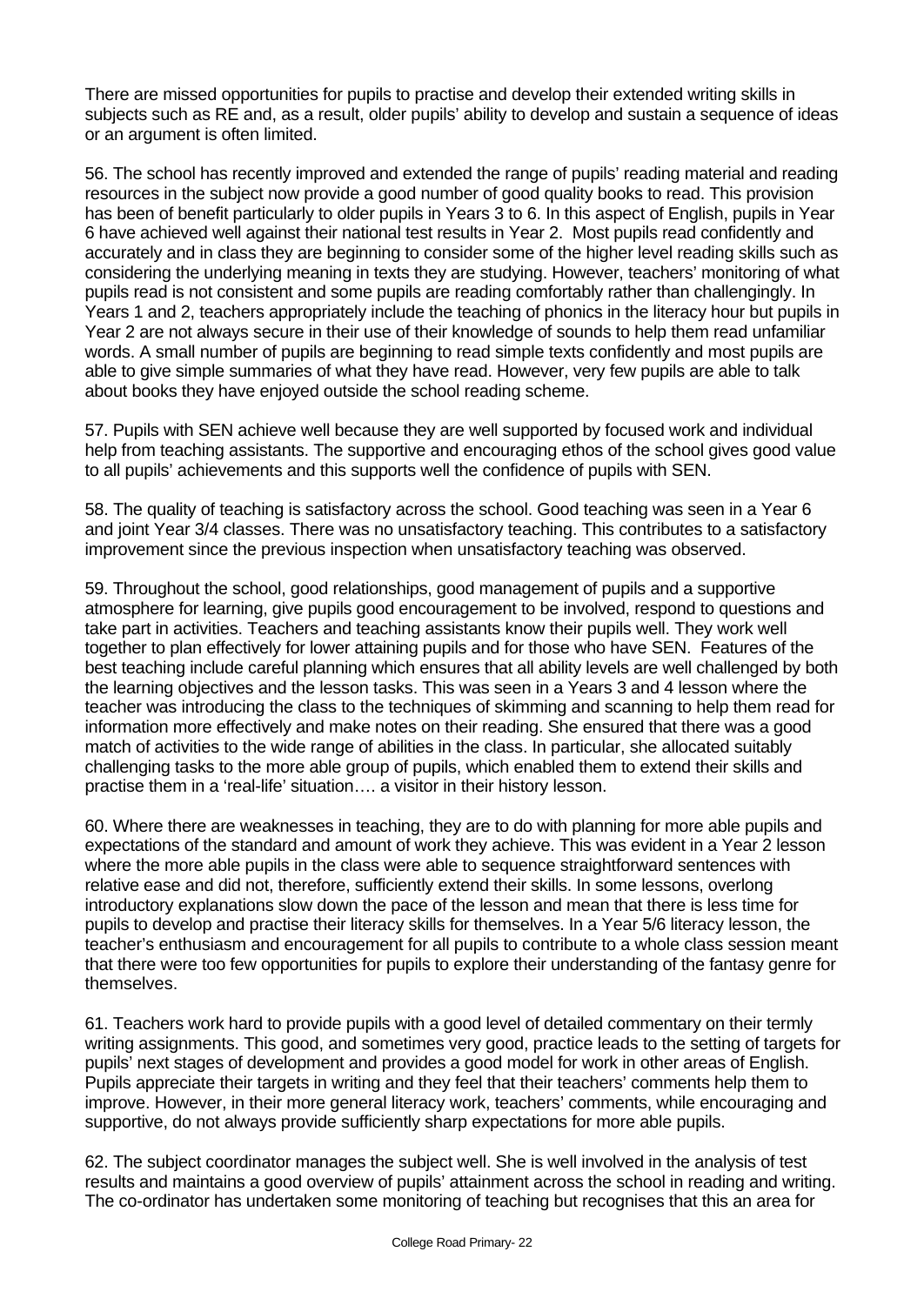further development. She is clear about appropriate priorities for the further development of the subject. Assessment procedures in writing are very good, they are good in reading. There are no formal systems for assessing speaking and listening. However, the school has identified this as an area for the further development. The use of this information to raise achievement is still at an early stage. The process of setting targets for writing for individual pupils is secure across the school but, while there are good systems for tracking reading, this does not lead to target setting. While there are examples of ICT being used appropriately to present finished work, there are missed opportunities for pupils to use computers in their writing in different genre, for example, writing newspaper reports. The school's Poetry Club and poetry competitions provide effective opportunities for the pupils involved to develop their language skills and their interest in their own creative abilities. The subject makes a good contribution to pupils' social and cultural awareness through the range of texts discussed and shared in literacy lessons.

## **Language and literacy across the curriculum**

63. The use of literacy across the curriculum is satisfactory. Although there are some effective links with reading and writing in history, there are missed opportunities for pupils to practise and extend their skill in subjects such as RE. The whole school focus on developing pupils' oral language and skills is still at an early stage and the school has identified this as a priority for further development.

## **MATHEMATICS**

Provision in mathematics is **satisfactory**

## **Main strengths and weaknesses**

- Standards at the end of Years 2 and 6 are well below the national average.
- Pupils are interested in the subject and their attitudes are good.
- Support for pupils with SEN is good.
- Assessment of pupils' performance is good but does not always respond to the needs of pupils of higher ability.
- Resources for the subject are good and are well used to develop pupils' learning.
- The use of ICT is under-developed.
- Some lessons have little challenge and these teachers have low expectations for pupils' performance.

## **Commentary**

64. Standards are well below average in the current Year 6. This is similar to the 2003 national test results and below the judgement of the last inspection. This is due to lower attainment on entry, the large number of pupils with SEN and the absence of teachers during recent years. However, standards in comparison with similar schools are better. Pupils' achievement, which takes into account their capabilities and previous levels of attainment, is satisfactory overall. There are no significant differences in the standards reached by boys and girls.

65. In the current Year 2, standards are also well below average. This judgement is similar to the 2003 national test results and also in comparison with similar schools. It is also below the judgement of the previous inspection, when standards were found to be below average. This is because of the lower attainment on entry of the present pupils and the large number of pupils with SEN in this year group. There are no significant differences between the performance of boys and girls. Pupils' achievement in lessons and over time is generally satisfactory.

66. The quality of teaching and learning is satisfactory, overall. In the lessons observed, two were good, two were satisfactory and one was unsatisfactory. A scrutiny and analysis of pupils' work also indicated satisfactory teaching and learning. However, teachers do not always provide activities that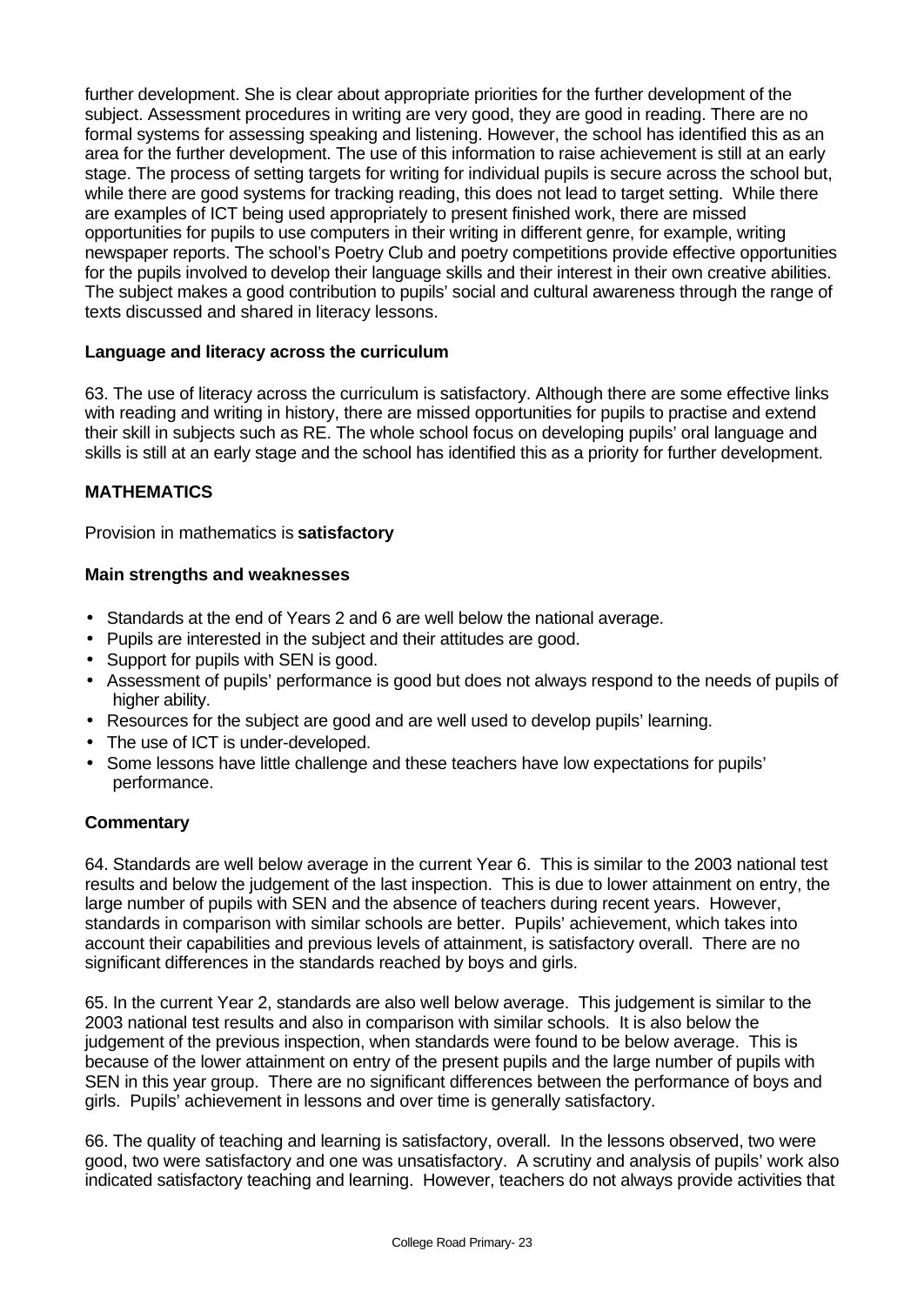are well suited to pupils' needs especially those of higher ability. In the Year 6 and Year 5 lessons observed, extension tasks for these pupils were not introduced until the final part of the lesson.

67. Most teachers use resources well to give pupils 'hands on' experience of mathematics. In the Year 2 lesson, the teacher used a robot with 'in' and 'out' arms to encourage and develop pupils' ability to create addition or subtraction sums using two numbers to produce a total number. The Year 3 teacher used an egg timer to introduce pace and challenge to the mental session of the lesson, 'Can You Beat the Egg Timer?' However, some lessons are slow paced and lack challenge, especially in the mental numeracy sessions. Little evidence was seen, during the inspection, of the use of ICT in mathematics lessons.

68. In all the lessons seen, pupils who have SEN were given good levels of support by teachers and support staff. Pupils in Years 3 to 6 are grouped generally by age in their numeracy hour lessons. Booster classes are also provided when pupils are taught by well qualified and experienced teaching assistants.

69. All teachers have established good classroom routines. As a result, pupils behave well, remain on task and are generally keen and interested in mathematics leading to at least satisfactory progress in the subject. However, high expectations for pupils' performance are not always evident. Homework is regularly set and is appropriately matched to pupils' work in classrooms. Individual pupils' targets are shared with parents to enable their children to achieve these targets.

70. Leadership and management and improvement since the school's last inspection in the subject are satisfactory. The enthusiastic subject co-ordinator has been in post for just over a year and has been instrumental in providing both formal and informal advice and development for members of staff. She has formulated a comprehensive numeracy action plan and has identified weaknesses in the subject including standards throughout the school. Accordingly, booster classes have been introduced into Years 3, 4 and 5 using a commercial scheme.

71. The problem solving and investigation elements of mathematics have also been identified for priority development and an emphasis on this area was apparent during the inspection. Individual pupil target tracking has been introduced for all year groups and, although pupils of above average ability and those with SEN are identified, the assessments are not fully used to improve all pupils' standards.

## **Mathematics across the curriculum**

72. Several examples of the use of mathematics in other curriculum subjects were evident during the inspection. These included pupils' work in science and history. A time line was produced to illustrate the Victorian period in history and examples of graphs were used in science. Little evidence was found of the use of mathematics in ICT.

## **SCIENCE**

Provision in science is **unsatisfactory**

#### **Main strengths and weaknesses**

- Standards are not high enough.
- Elements of the subject, for example, investigative work, are not good enough.
- The use of assessment information is unsatisfactory.
- The monitoring and development of the subject are not rigorous enough.
- Pupils have good attitudes to the subject.
- Good use is made of the school grounds to support the pupils' work in science.

## **Commentary**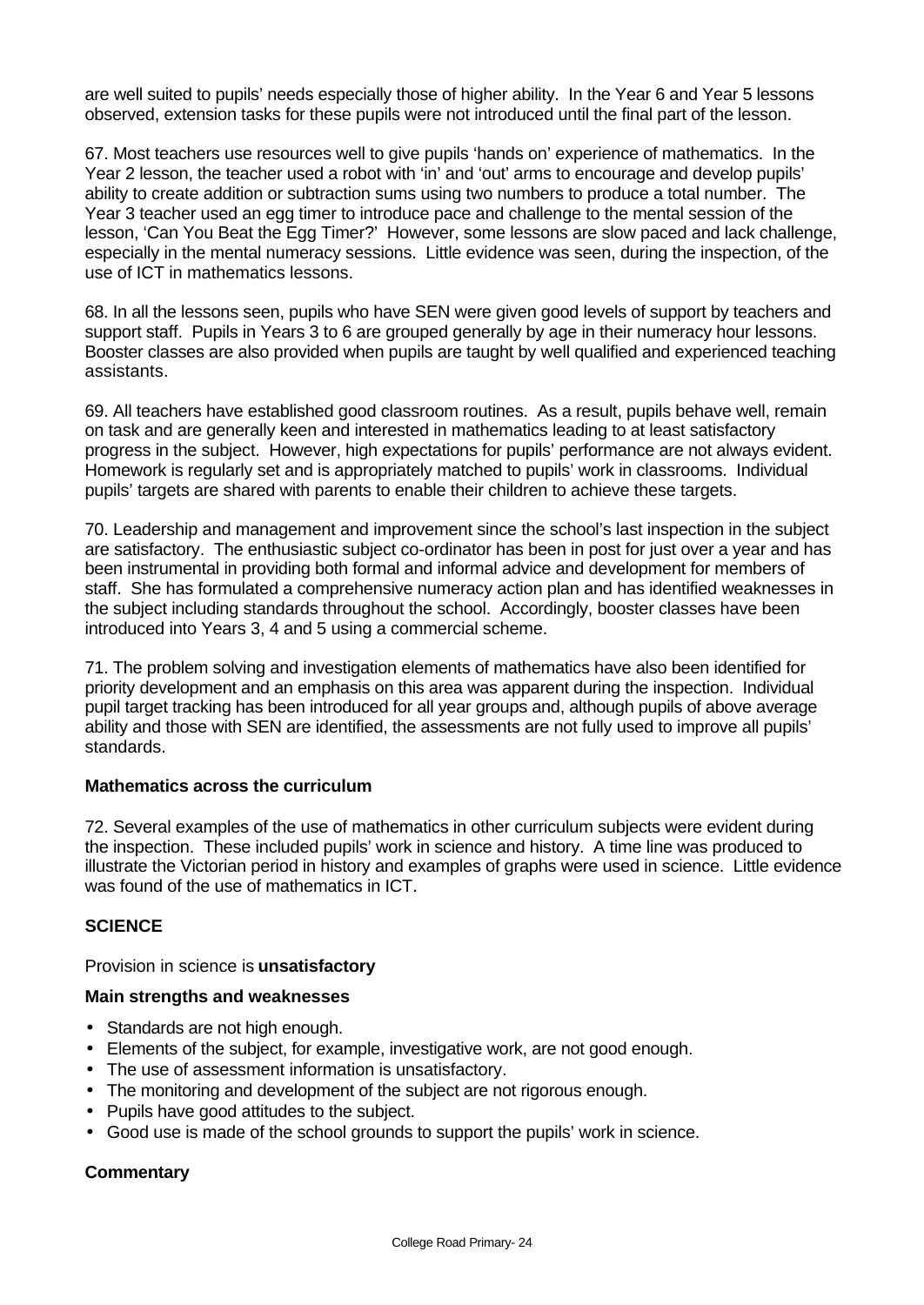73. Standards in Year 2 are well below average. This judgement is lower than the findings of the school's last inspection and the assessments made by teachers at the end of Year 2 in 2003. Year 2 pupils show a good understanding of what plants need to grow, have a sound knowledge of the properties of some common materials and know that a circuit is required to make a light function. Weaker areas include the pupils' awareness of how animals are adapted to their environment and when changes to materials are reversible.

74. In Year 6, standards are well below average. In the school's last inspection, standards were judged to be below average but in the national end of Year 6 tests in 2003, they were well below average. Year 6 pupils have a good understanding of the function of the major human organs but they are less clear about important organs in plants. Pupils have a good understanding of filtration and of how to separate a mixture such as salt and water.

75. The evidence showed that investigative work is often very directed by the teacher. For example, in a Year 2 lesson, the pupils were, essentially, told exactly how to alter the shape of materials rather then being allowed to experiment for themselves. Similarly, in Year 6, the pupils watched the teacher demonstrate rather than finding out for themselves. This judgement was reinforced by conversations with pupils who reported that their work in science was often only drawing or writing and was frequently too easy. They were unable to give an example of how they had devised their own methods of investigating a problem. These comments reflected the findings of the analysis of work and those of the school's last inspection. Additionally, there was limited evidence of the use of ICT in the subject. For example, some use had been made of sensors and a microscope linked to a computer. However, the use of ICT to support the pupils' learning in science is not sufficiently frequent or adequately structured. Few examples of numeracy being applied in science were found during the inspection although the use of literacy in the subject was satisfactory.

76. Teaching and learning are satisfactory in Years 1 to 6, which is an improvement on the findings of the school's last inspection. This promotes satisfactory achievement throughout these year groups given the pupils' well below average starting point. This is the same as the judgement made when the school was last inspected. Strengths of the teaching include the teachers' management and control of the pupils, the clarity of the explanations they give and discussions at the end of lessons. A particularly good feature is the provision for pupils with SEN which enables these pupils to achieve well. They are well supported by teachers and teaching assistants and successfully undertake the same work as their peers in most cases. The subject has some sound assessment procedures but these are not used well enough. The evidence shows that, in most instances, pupils of all abilities undertake the same work even when there is more than one age group in the class. Very often, lessons are pitched at average levels so that more able pupils are not challenged enough and do not, therefore, reach their potential. Furthermore, pupils commonly work in mixed ability groups which aids those with SEN but does not extend the able. The pupils are not given targets for improvement in this subject and the marking of their work does not help them to improve sufficiently. As a result, they do not have enough idea of how to make their work better.

77. Management of the subject and its improvement are judged to be unsatisfactory. When the school was last inspected, the management of science was also unsatisfactory. Weaknesses in management identified when the school was last inspected remain. Direct observation of teaching and learning in order to establish its quality and the standards reached by the pupils does not take place frequently enough and is not sufficiently effective. The action plan for the subject does not specifically concentrate on raising standards. In addition, standards are too low, there are weaknesses in curricular provision and assessment information is not used well enough to promote maximum progress for more able pupils. Curricular planning has improved. When the school was last inspected, some topics were taught at the same level across Years 1 to 6. There was no evidence of this during this inspection.

78. In discussion and during lesson observations, the pupils showed enjoyment and application during their work in science. There was a moment of awe and wonder in one class as the pupils appreciated the speed at which light travelled. In discussion, the pupils were clear that they enjoyed visiting the local secondary school to gain experience of using its scientific facilities. Since the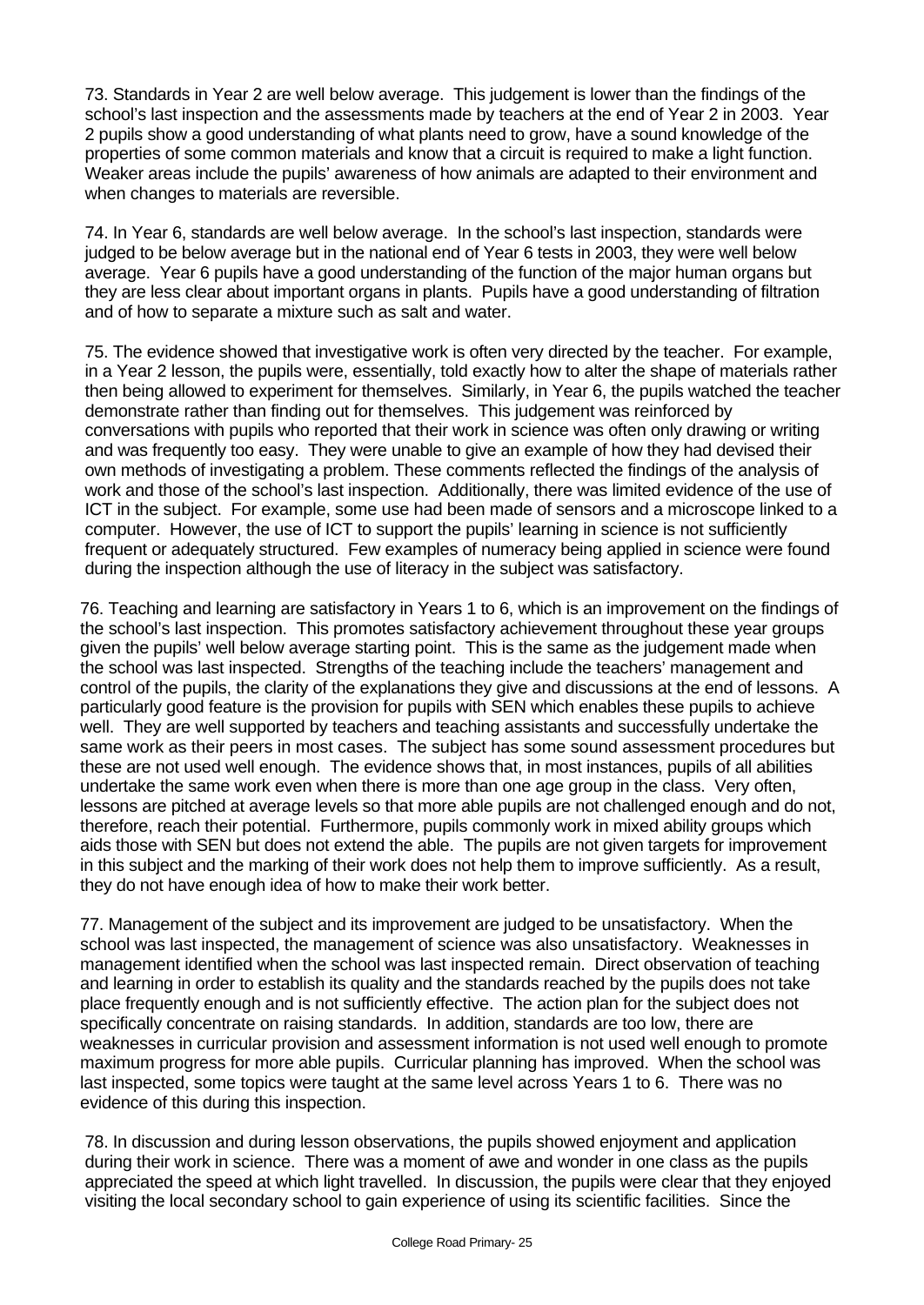school was last inspected, the pond and wildlife area in its grounds have been developed with the help of local industry. This area now provides a good area for practical work, for example, involving mini beasts which clearly adds interest to the subject.

## **INFORMATION AND COMMUNICATION TECHNOLOGY (ICT)**

Provision in ICT is **unsatisfactory**

#### **Main strengths and weaknesses**

- Standards are too low.
- Some aspects of the subject are underdeveloped.
- Pupils' use of computers does not support their work in other subjects satisfactorily.
- Assessment procedures are strong but too new to be effective.
- Provision in the subject is improving rapidly.
- The pupils are enthusiastic about the use of ICT.

#### **Commentary**

79. Standards in ICT are below average in Year 2 and Year 6. Pupils' achievement is unsatisfactory. These findings are the same as those of the school's last inspection. The evidence shows that, in Years 1 to 6, pupils have sound word processing skills, are confident in their use of computers and understand the importance of ICT in everyday life. Particular weaknesses in standards identified by both the inspection and the school's assessment procedures are in control technology, the use of graphics, retrieving data and Internet skills. These weaknesses are, in part, due to the fact that these aspects of the subject are not taught methodically or in sufficient depth. The lack of teaching of these aspects of the subject, together with weaknesses in the provision of work involving sensors and use of e mail, mean that the provision of the subject does not meet the requirements of the National Curriculum.

80. Another important reason for below average standards is the fact that, although the school has very good assessment procedures in the subject, these procedures are too new to influence curricular planning adequately. Teachers assess and record the standards reached by the pupils, predict their likely improvement and measure their progress. However, the sheet that records what pupils know and what they need to do next has only just come into use. As a result, the pupils' work is not always well matched to their needs. Additionally, they do not know how well they are doing or what they need to do to improve.

81. The very limited range of teaching and learning seen during the inspection was good. However, below average standards, unsatisfactory use of assessment information, the failure to meet National Curriculum requirements and the analysis of work indicated that teaching and learning have, in the past, been unsatisfactory.

82. Provision in the subject is improving rapidly. A new laptop computer suite has been brought into use in the last twelve months and resources to enable the school to teach all aspects of the subject well have been bought. The subject is now well resourced. The co-ordinator has a methodical and well-constructed action plan to provide training in the use of the new resources in order to bring them into use and cover the full requirements of the National Curriculum within a reasonable time span. For these reasons, the management of the subject and its improvement since the school's last inspection are satisfactory.

83. Pupils enjoy their work in ICT. In a lesson where pupils used a program teaching them how to use e mail, they worked with a will at their own speed and enjoyed using the lap top computers. Discussion with Year 6 pupils showed that they too were very keen on ICT. They talked animatedly about what they had done using computers including what they did at home. The pupils felt that they did not make as much use as they might of computers in their work. This view was, to some extent,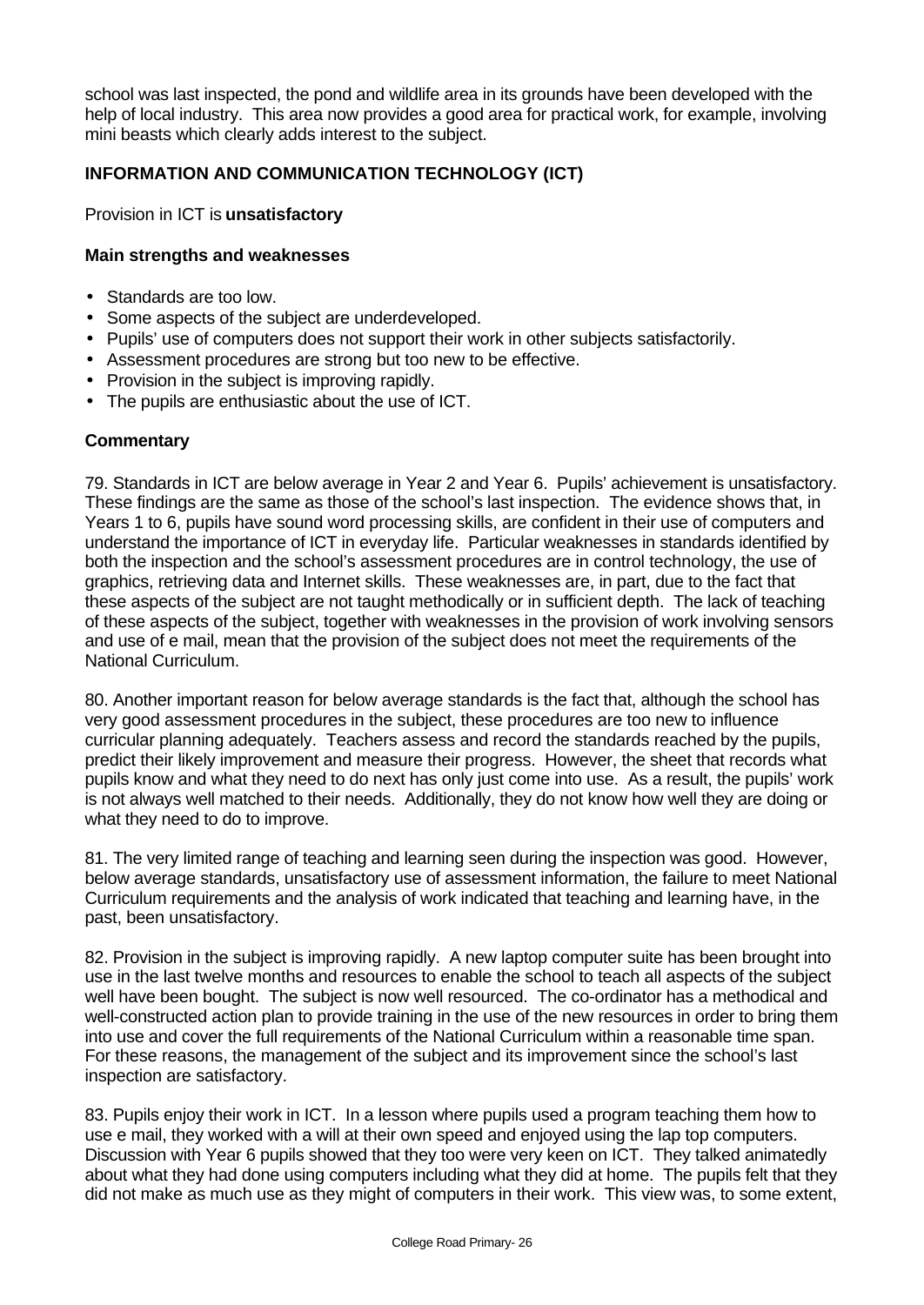supported by the findings of the inspection in so far as none of the computers located in the classrooms was seen to be used by pupils in the lessons inspected.

## **ICT across the curriculum**

84. There are examples of the use of ICT in a range of subjects. The most common application of ICT to support the pupils' learning in other areas is word processing. This is regularly found in English where the pupils, for example, write stories and poems. The only other applications in another subject for which direct evidence was seen during the inspection were in mathematics where pupils had produced graphs and in PE. Additionally, anecdotal evidence reported the use of ICT in art, science and history. There was no evidence that the subject is regularly and systematically used to support the pupils' learning effectively in other areas of the curriculum. This is unsatisfactory. The finding is the same as that of the school's two previous inspections.

## **HUMANITIES**

Inspectors did not see any lessons in geography and there was insufficient evidence to make a reliable judgement about standards. The curriculum is appropriately planned and covers the required areas of learning. Only one RE lesson was observed in Year 6 and one in history in a Year 3/4 class. In addition, inspectors analysed samples of pupils' work in RE and history and talked to groups of pupils in Years 2 and 6 about their knowledge and understanding. Curricular planning was examined and discussions held with subject leaders.

85. The **RE** lesson observed in Year 6 was a good lesson, but overall there was insufficient evidence to make reliable judgements about standards or the quality of teaching and learning. Evidence of work completed was found in pupils' books and displays. Inspectors spoke to pupils in Year 2, looked at teachers' planning documents and had discussions with the acting subject coordinator. In the Year 6 lesson, through well structured opportunities for discussion both in groups and with the teacher, pupils were able to explore the significance of some of the images used to describe Christ in the Bible. In their groups, they were able to identify what they felt to be the important features of a candle, bread and a picture of a shepherd. The teacher's careful and effective use of questioning helped pupils to understand and appreciate how these images were linked to the teaching of Christ. In their own writing, they were able to explore and extend their own personal responses to these images. The lesson made a good contribution to pupils' spiritual development as they reflected on the images and their meaning for them. Pupils have a limited range of recorded work in their books. While the range of topics represented reflect the curriculum appropriately there is more limited evidence of pupils' individual responses and development of ideas.

86. Pupils enter the school with very varied experiences of religious belief and practice. While pupils in Year 2 have a secure understanding of the Christmas and Easter stories and were able to give some simple reasons for their significance, they were not able to recall easily other stories from the Bible. Pupils have a generally positive attitude to RE but weaknesses in speaking and literacy skills restrict the ability of some pupils to express and formulate their ideas in any detail.

87. They also learn about other religions such as the Jewish and Hindu faiths. Older pupils are aware of the significance of festivals of light in both the Hindu and Christian faiths and the importance of meditation and prayer. There are some missed opportunities in all year groups to make productive links with pupils' work in literacy. This is particularly evident in the limited use of extended writing to develop and explore pupils' understanding and knowledge in more depth and detail. The time allocated to RE through the year is appropriate and RE is taught weekly. The headteacher as acting coordinator, ensures that planning and the allocation of time correspond to the syllabus.

**History** was only sampled during the inspection, but a scrutiny and analysis of classroom displays, pupils' workbooks, discussions with pupils and teachers' planning indicate that standards in history are average throughout the school. This is in line with the judgement from the previous inspection.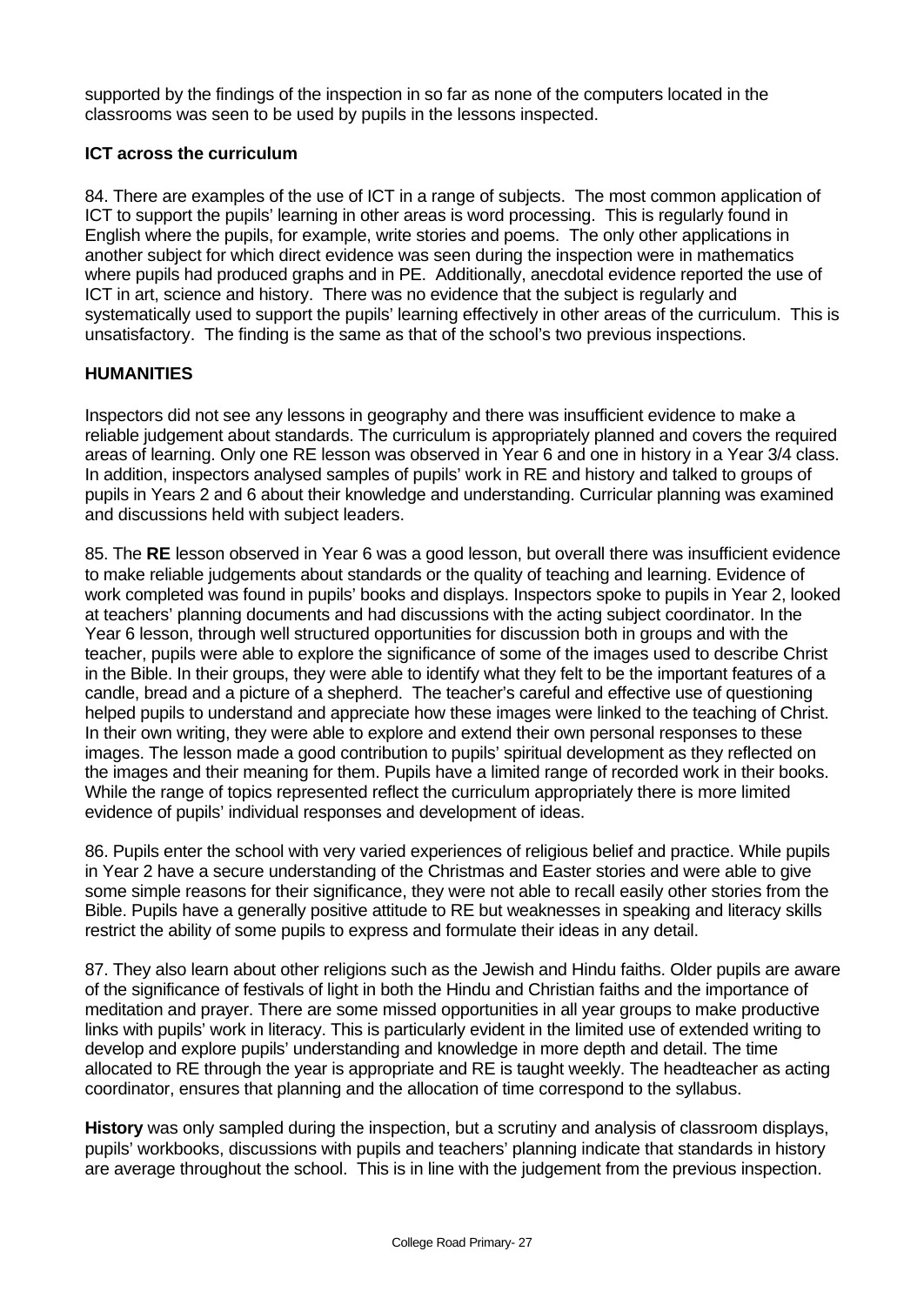88. Year 2 pupils are able to answer questions about the past and distinguish between aspects of past lives and their own by comparing toys from the end of the 19<sup>th</sup> Century, the beginning of the 20<sup>th</sup> century and their own.

89. Pupils in Year 3 and 4 took part with interest and enthusiasm in a lesson taken by a member of the Museum Education Services. They enjoyed opportunities to wear Anglo Saxon clothes and to explore some of the differences between Viking and Anglo Saxon culture. They were able to contribute simple facts on the Anglo Saxon way of life and, as a result of a stimulating question and answer discussion and very good resources, they developed their skills and knowledge well. Year 6 pupils are learning about life in Victorian times. They demonstrate a sound factual knowledge and understanding of this period of British history. By examining artefacts like earthenware hot water bottles, they are able to select information and use it to further their understanding of the way that people, both rich and poor, lived in the past.

90. The subject contributes well to the older pupils' moral, social and cultural development, when they learn about Victorian people who fought for social justice such as Dr. Barnardo, Elizabeth Barrett Browning and William Booth. Pupils' writing in history indicates a good link to literacy, but there is little evidence of the use of ICT for research in the subject.

## **CREATIVE, AESTHETIC, PRACTICAL AND PHYSICAL SUBJECTS**

One art lesson was observed in Year 6 as well as samples and displays of pupils' work in all years. Two music lessons were seen, one in Year 2 and a singing lesson as part of an assembly for Years 3 to 6. Two PE lesson were seen in Years 2 and 6. It was not possible to see any lessons in DT. In addition, inspectors talked to pupils about their work and held discussions with teachers.

#### **Art**

91. It was only possible to observe one joint Year 5/6 lesson during the inspection. There was, therefore, insufficient evidence to make a reliable judgement on teaching and learning. However pupils' work across the school was observed through displays and the school's portfolio of work in the subject.

92. Indications are that standards of work in art are broadly average across the school. This is an improvement since the previous inspection when standards were below average in Years 1 and 2. In Year 2, pupils acquire appropriate skills in painting, printing, collage and three dimensional work and achieve appropriately.

93. In the lesson seen, teaching and learning were good. Year 6 pupils were developing well their skills in representing perspective views of the area around the school. This was the result of a well structured lesson where the teacher had secure subject knowledge and a good understanding of the elements of perspective drawing which pupils needed to learn. The teacher and teaching assistants gave good support and encouragement to pupils of all abilities and this helped them all to be well involved with their work and have positive attitudes to developing and refining their drawings.

94. Older pupils develop appropriate observational detail when they draw large scale drawings of seed heads and some pupils are using a sound range of skills to portray shading and texture in their drawings. The school makes good use of the skills of visiting artists to enhance older pupils' experiences in using water colour techniques and mask making. In the work of pupils in the Year 3/4 classes, there are productive links with other subjects across the curriculum, such as history, numeracy and literacy. Pupils draw Egyptian hieroglyphics on a textile banner and make masks to illustrate the stories they read in literacy.

95. The Art Club supports pupils' social and cultural development well when they help to create, alongside pupils' work in class, a large scale model of the school emblem of a phoenix using a good range of techniques and materials. This is one of several projects undertaken by pupils to develop the environment around the school. While there was some evidence of evaluation in the Year 6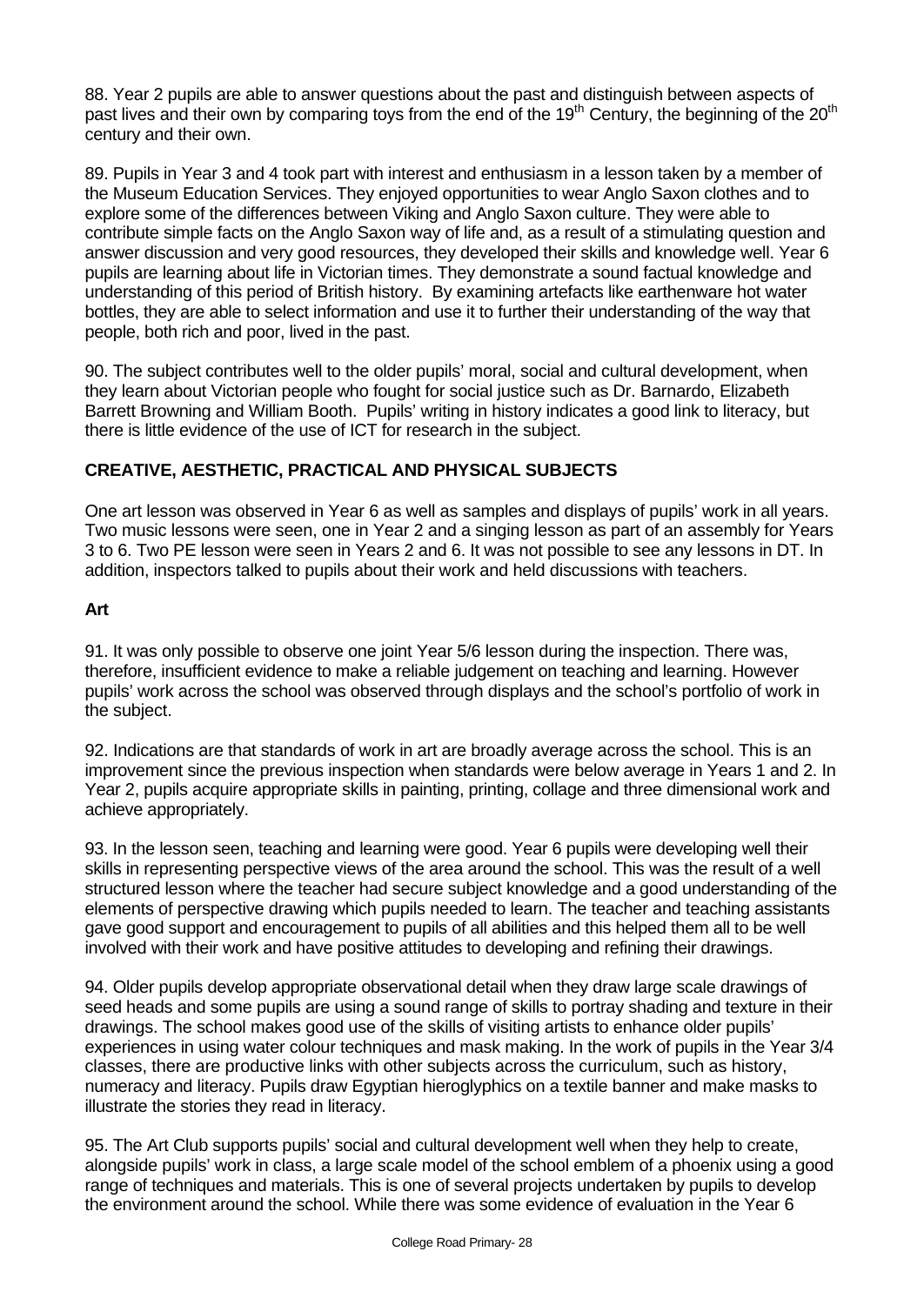lesson seen, pupils are not given sufficiently structured opportunities across the school to evaluate and discuss how they might improve their work.

96. Management in the subject is satisfactory. The coordinator is enthusiastic and well focused on developing the profile of the subject in the school. She is developing a portfolio of pupils' work in the school which is beginning to give a clear overview of standards and different aspects of the curriculum. There are appropriate arrangements for assessment in the subject which are usefully linked to the evaluation of curriculum planning and learning objectives in the lesson. There have been no opportunities for monitoring teaching in the subject. Resources are good and meet the needs of the curriculum well.

## **MUSIC**

Provision in music is **satisfactory.**

## **Main strengths and weaknesses**

- The quality of teaching and learning in Years 2 and 6 is good.
- Pupils enjoy their music lessons.
- School productions significantly enhance pupils' skills and experiences.

97. There was insufficient evidence in the lessons seen to judge standards in all the aspects of music. However, analyses of the curriculum and teachers' planning indicate that pupils' experiences in composing are appropriately planned. Pupils' skills in performance and their abilities to discuss and listen to what they have heard reach average standards in both Years 2 and 6. The quality of teaching and learning in the lessons seen was good. In both lessons seen, pupils were well managed so that they paid good attention and were interested and involved in their singing and actions. In the Year 2 lesson, the teacher offered pupils an interesting variety of music to help them explore for themselves, the effect of simple changes in tempo and dynamics. Good use was made of the differences between such pieces as Bach's *Air in G* and Vivaldi's *Four Seasons*. Pupils were able to recognise some of the main instruments played in these pieces. Through the effective use of questions and encouragement, she helped pupils to develop their understanding of how changes of pace and volume might affect the way they moved or felt about the music. At the end of the lesson, the teacher reinforced well the main learning focus of the lesson by asking the class to watch each other move in time to the music to decide whether they were 'speedy' or 'calm'. Pupils enjoyed the session and its activities and took part with enthusiasm.

98. As a result of the teacher's good subject knowledge pupils in Years 3 to 6 singing assembly were introduced and taught to sing a North American Indian song. The teacher's introduction to the song, explaining the North American Indian's reverence and respect for life helped pupils to make a more sensitive response to the melody and the words. Pupils use their voices confidently and tunefully to follow a melody. By the end of the lesson, pupils were able to follow the teacher's guidance to graduate the dynamics and Year 6 pupils were able to sustain a counter melody.

99. Both lessons made a good contribution to pupils' social and cultural development as they learned about music from their own and other cultures and learnt to be aware of each other's movements and singing.

100. Pupils' performance skills are well enhanced by opportunities for all pupils to take part in whole school musical productions, such as the recent production of *Scrooge* for the older pupils and *Whoops a Daisy Angel* for the younger pupils. A small number of pupils have lessons from a visiting specialist teacher in the guitar and clarinet. The school also organises two recorder groups run by staff. As a result, pupils' understanding of the standard notation of music and tempo and their performance skills develop more securely.

101. Management in the subject is satisfactory. Its improvement since it was last inspected is good. There is no formal monitoring in the subject but there is useful informal support for teachers. Curriculum planning appropriately reflects the requirements of the National Curriculum. Assessment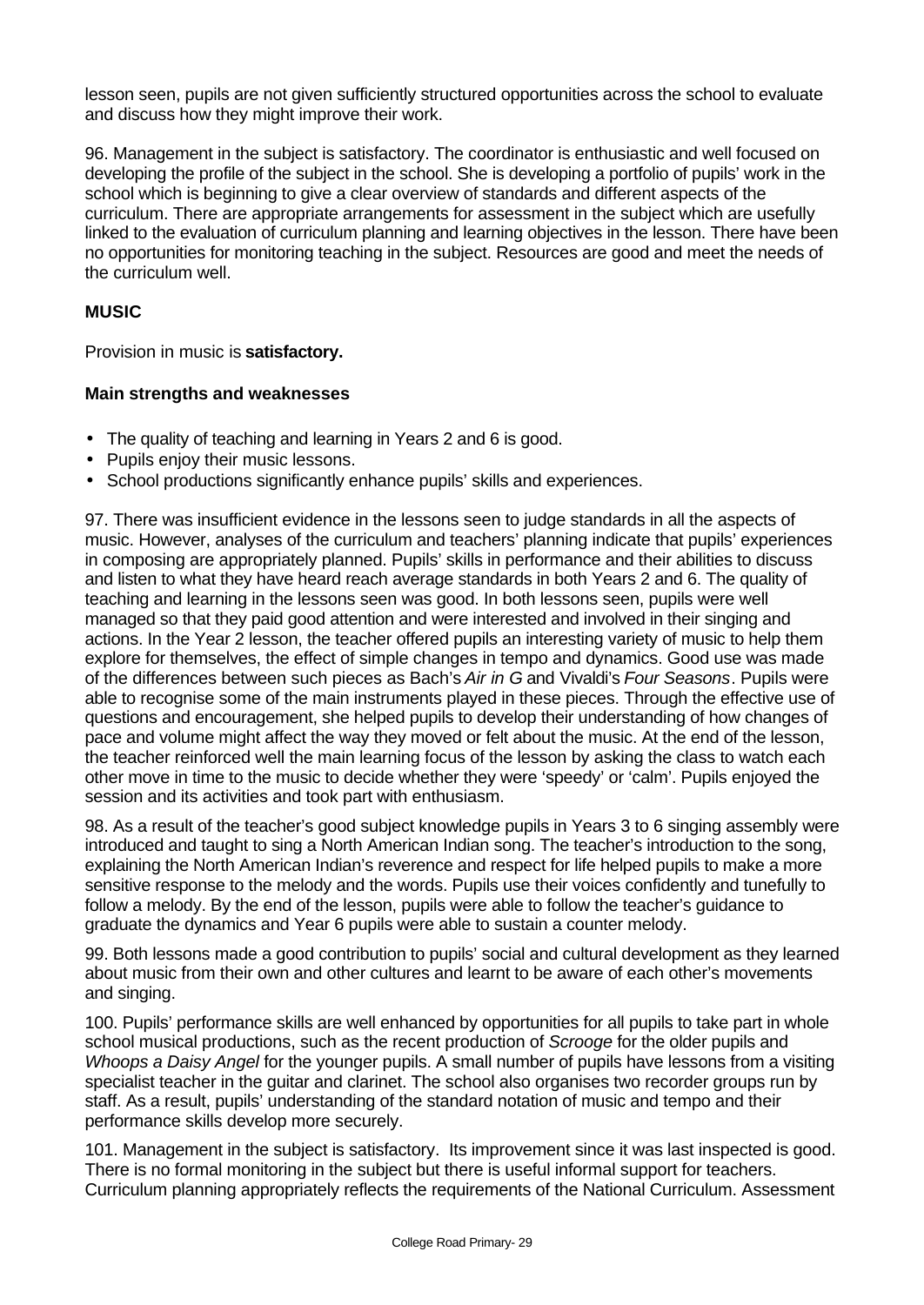arrangements in the subject are satisfactory and provide useful opportunities to evaluate lesson planning and pupils' achievement.

# **PHYSICAL EDUCATION (PE)**

Provision in PE is **satisfactory.**

## **Main strengths and weaknesses**

- Standards in dance and swimming are above average.
- Although resources for the subject are generally good, the small hall and lack of climbing facilities limit some gymnastic activities.
- The teaching of the subject observed was at least good.
- Good links to outside agencies to broaden the PE curriculum for the benefit of all pupils both in and out of school.
- The subject is very well led and managed.
- Pupils have very good attitudes to their PE lessons and clubs.

## **Commentary**

102. In the lessons observed, pupils reached above average standards in dance. An observation of an after school tag rugby club and an analysis of planning by the specialist co-ordinator indicates that standards in games are also above average. Approximately 90 per cent of Year 6 pupils are able to swim for at least 25 metres and this also represents above average performance. This represents good achievement by most pupils in these aspects of the subject and this is promoted by overall good teaching and learning and very good leadership. This judgement indicates a good improvement from the findings of the last inspection when standards in Year 2 were average.

103. The very small size of the school hall and the absence of large, fixed apparatus limits some gymnastic work and makes it impossible to fully cover all of the statutory elements of the gymnastics curriculum. However, in both lessons observed, pupils used their awareness of spacing well to participate in the lesson sensibly and safely.

104. In the good Year 2 lesson, observed pupils participated in Welsh dancing which linked well to their cultural development. The lesson started with a warm-up session but the effect of exercise on the body was not discussed. The teacher gave a quick review of the previous lesson to ensure that all pupils understood what they had achieved before leading on to the current objectives to develop and reinforce their technical dance steps. A very strong working relationship was apparent between the teacher and pupils leading to good behaviour and obvious enjoyment from the class. Good use was made of a video tape to enhance the teacher's explanations to help pupils learn new steps quickly and achieve well. The Year 5 and 6 pupils observed used their body parts to interpret music and used their imaginations to develop short movement phases for solo, paired and larger group movement. The teacher used the excellent stimulus of appropriate music for all aspects of the lesson in order to stimulate pupils' performance so that they all achieved very well. Music was also used very well for the 'warm-up' and 'cool down' sessions and this was also linked to pupils' work in science. The teacher was actively involved in the lesson encouraging pupils and demonstrating very good performance. Although, pupils were also used to demonstrate their dance prowess in pairs or groups, they were not encouraged to comment on their classmates' performance. The teaching and learning involved in this lesson were very good inspiring nearly all pupils to reach above average standards.

105. The subject co-ordinator, the deputy headteacher, is experienced and very well qualified and gives very good educational direction for the subject. Teachers' confidence in teaching the various aspects of PE has been enhanced by in-service training organised by the co-ordinator and provided by the local authority specialists. The school has also been linked with various outside agencies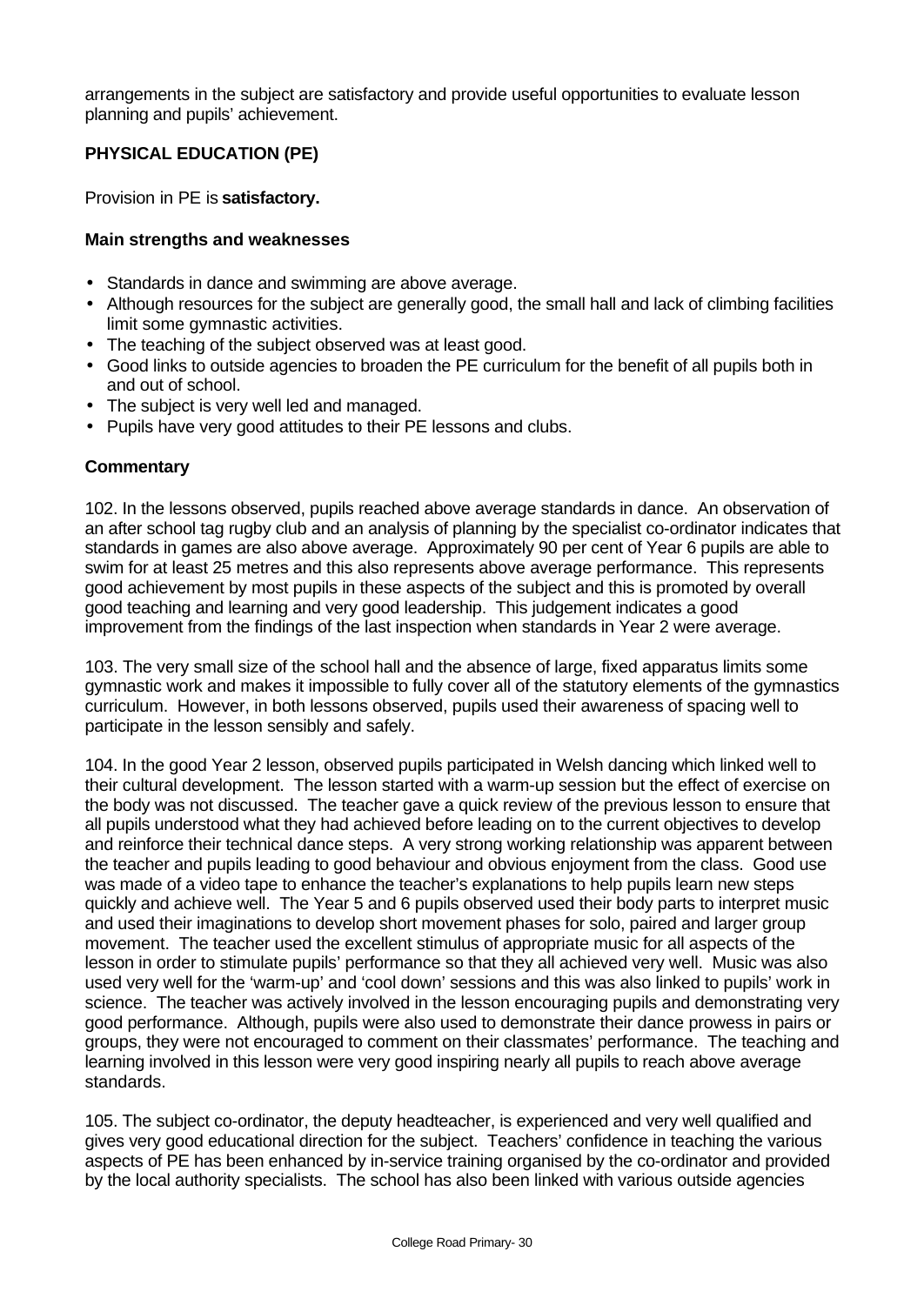including the local community college and professional soccer and rugby clubs from Plymouth in order to extend pupils' opportunities to participate and excel in sport.

## **PERSONAL, SOCIAL AND HEALTH EDUCATION AND CITIZENSHIP**

• Provision in personal, social and health education and citizenship is **good.**

#### **Main strengths and weaknesses**

- Standards in Year 6 are good.
- Curricular development in the subject has been effective.
- Teachers and pupils show good awareness of the outlook of others.
- There are no regular, planned opportunities to discuss pupils' concerns as they arise.
- There are too few organised opportunities for the views of the pupils to be taken into account.

#### **Commentary**

106. Standards in personal, social and health education and citizenship (PSHCE) are average in Year 2 and above average in Year 6. Pupils achieve satisfactorily in Year 2 and well in Year 6. No comparison with the findings of the last inspection or judgement on improvement since then are possible as the subject was not reported in sufficient detail when the school was last inspected. Throughout the school, pupils show a good awareness of the need to take care of the school's environment. They understand the importance of good behaviour and, mostly, work well together.

107. In discussion with Year 6 pupils, they defined the substance of citizenship as being a responsible and helpful member of the community. They recognised the importance of the subject but did not consider it to be enjoyable. The pupils did, however, appreciate the opportunities to take responsibility that they are given. For example, they enjoyed the roles of house captain, vice captain and librarian. The pupils also recognised that carrying out these roles represented preparation for citizenship and later life.

108. In Year 2, pupils show a sound understanding of the need for rules. They compared pictures of two classrooms one of which was calm and orderly and the other quite the opposite. They worked together sensibly and maturely with a partner to devise rules which they felt would be appropriate for the disorderly class. Those pupils who were asked made it quite clear that they would prefer to be in the orderly class if they had to make a choice and were able to explain their reasons fully.

109. There was insufficient evidence to make a judgement about teaching and learning in Years 1 and 2 but the indications are that that they are at least satisfactory. Teaching and learning in Years 3 to 6 are good. In the lesson observed in a Years 5 and 6 class, the teacher skilfully put the pupils at their ease. This encouraged them to contribute well to the objective of the lesson, learning from mistakes. Pupils described mistakes that they had made and what they had learned from the experience. Their classmates listened attentively and contributed sensitive comments to the discussion of each other's experiences. These discussions showed considerable maturity on the pupils' behalf as they appreciated that they should take responsibility for their own actions and how their actions affected others.

110. The school has only recently introduced its citizenship programme. However, it is now well established. The school plans to review the effectiveness of the implementation of its citizenship programme at the end of the year. These factors, and the standards reached by the pupils, indicate good management of the subject. The school also plans to extend the pupils' involvement in school life by establishing a school council at the end of the year. At present, pupils have some opportunities to contribute to projects the school is developing but these are not consistent or regular. Some use is made of "Circle Time" when pupils often discuss matters of concern to them. However, this is not as regular as the Year 6 pupils who met with the inspectors would like or as is common in other schools.

## **PART D: SUMMARY OF THE MAIN INSPECTION JUDGEMENTS**

## **PART D: SUMMARY OF THE MAIN INSPECTION JUDGEMENTS**